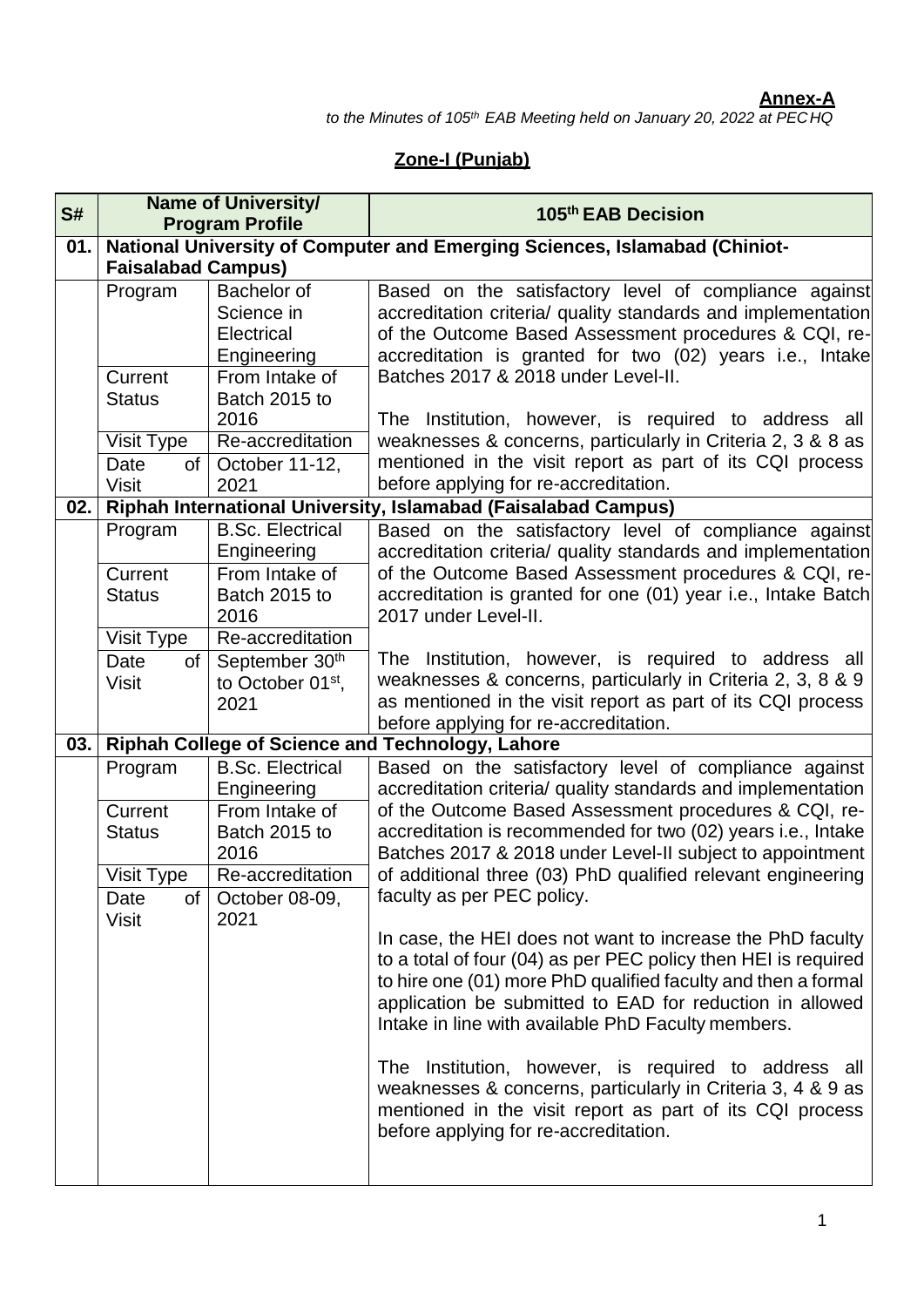| S#  | <b>Name of University/</b><br><b>Program Profile</b>                            |                                                                                                                                    | 105th EAB Decision                                                                                                                                                                                                                                                                                                                                                                                                                                                                                                                                                                                      |
|-----|---------------------------------------------------------------------------------|------------------------------------------------------------------------------------------------------------------------------------|---------------------------------------------------------------------------------------------------------------------------------------------------------------------------------------------------------------------------------------------------------------------------------------------------------------------------------------------------------------------------------------------------------------------------------------------------------------------------------------------------------------------------------------------------------------------------------------------------------|
| 04. |                                                                                 | The University of Faisalabad, Faisalabad                                                                                           |                                                                                                                                                                                                                                                                                                                                                                                                                                                                                                                                                                                                         |
|     |                                                                                 |                                                                                                                                    |                                                                                                                                                                                                                                                                                                                                                                                                                                                                                                                                                                                                         |
|     | Program                                                                         | <b>Bachelor</b> of<br>Chemical<br>Engineering                                                                                      | Validation of provisional accreditation granted to Intake<br>Batch 2016 under Level-I is endorsed.                                                                                                                                                                                                                                                                                                                                                                                                                                                                                                      |
|     | Current<br><b>Status</b>                                                        | From Intake of<br>Batch 2010 to<br>2016                                                                                            | Based on partial implementation of OBE and incomplete<br>assessment/ CQI for the program, re-accreditation is<br>granted for one (01) year i.e., for Intake Batch 2017 under                                                                                                                                                                                                                                                                                                                                                                                                                            |
|     | Visit Type                                                                      | Re-accreditation                                                                                                                   | Level-I                                                                                                                                                                                                                                                                                                                                                                                                                                                                                                                                                                                                 |
|     | Date<br>of<br><b>Visit</b>                                                      | November 5-6,<br>2021                                                                                                              | The Institution, however, is required to address all<br>deficiencies, weaknesses & concerns, particularly in Criteria<br>3, 5, 8 & 9 as mentioned in the visit report as part of its CQI<br>process before applying for re-accreditation.                                                                                                                                                                                                                                                                                                                                                               |
| 05. |                                                                                 |                                                                                                                                    | The University of Lahore, Lahore (Main Campus)                                                                                                                                                                                                                                                                                                                                                                                                                                                                                                                                                          |
| a.  | Program<br>Current<br><b>Status</b><br>Visit Type<br>Date<br>of<br><b>Visit</b> | <b>B.Sc. Civil</b><br>Engineering<br>From Intake of<br>Batch Fall-2009<br>to 2016<br>Re-accreditation<br>October 14-15,<br>2021    | Based on the satisfactory level of compliance against<br>accreditation criteria/ quality standards and implementation<br>of the Outcome Based Assessment procedures & CQI, re-<br>accreditation is recommended for two (02) years i.e., Intake<br>Batches 2017 & 2018 under Level-II subject to appointment<br>of additional Seven (07) PhD qualified relevant engineering<br>faculty as per PEC policy.                                                                                                                                                                                                |
|     |                                                                                 |                                                                                                                                    | The Institution, however, is required to address all<br>weaknesses & concerns, particularly in Criteria 2, 3, 5 & 8<br>as mentioned in the visit report as part of its CQI process<br>before applying for re-accreditation.                                                                                                                                                                                                                                                                                                                                                                             |
| b.  | Program<br>Current<br><b>Status</b><br>Visit Type<br>Date<br>of<br><b>Visit</b> | <b>B.Sc.</b> Computer<br>Engineering<br>From Intake of<br>Batch Fall-2014<br>to 2016<br>Re-accreditation<br>October 14-15,<br>2021 | Based on the satisfactory level of compliance against<br>accreditation criteria/ quality standards and implementation<br>of the Outcome Based Assessment procedures & CQI, re-<br>accreditation is recommended for two (02) years i.e., Intake<br>Batches 2017 & 2018 under Level-II subject to appointment<br>of additional one (01) PhD qualified relevant engineering<br>faculty as per PEC policy.<br>In case, the HEI does not want to increase the PhD faculty<br>then a formal application be submitted to EAD for reduction<br>in allowed Intake in line with available PhD Faculty<br>members. |
|     |                                                                                 |                                                                                                                                    | The Institution, however, is required to address all<br>weaknesses & concerns, particularly in Criteria 2, 3 & 8 as<br>mentioned in the visit report as part of its CQI process<br>before applying for re-accreditation.                                                                                                                                                                                                                                                                                                                                                                                |
| C.  | Program<br>Current<br><b>Status</b><br>Visit Type                               | <b>B.Sc. Electrical</b><br>Engineering<br>From Intake of<br>Batch Fall-2003<br>to 2016<br>Re-Accreditation                         | Based on the satisfactory level of compliance against<br>accreditation criteria/ quality standards and implementation<br>of the Outcome Based Assessment procedures & CQI, re-<br>accreditation is recommended for two (02) years i.e., Intake<br>Batches 2017 & 2018 under Level-II subject to appointment                                                                                                                                                                                                                                                                                             |
|     |                                                                                 |                                                                                                                                    |                                                                                                                                                                                                                                                                                                                                                                                                                                                                                                                                                                                                         |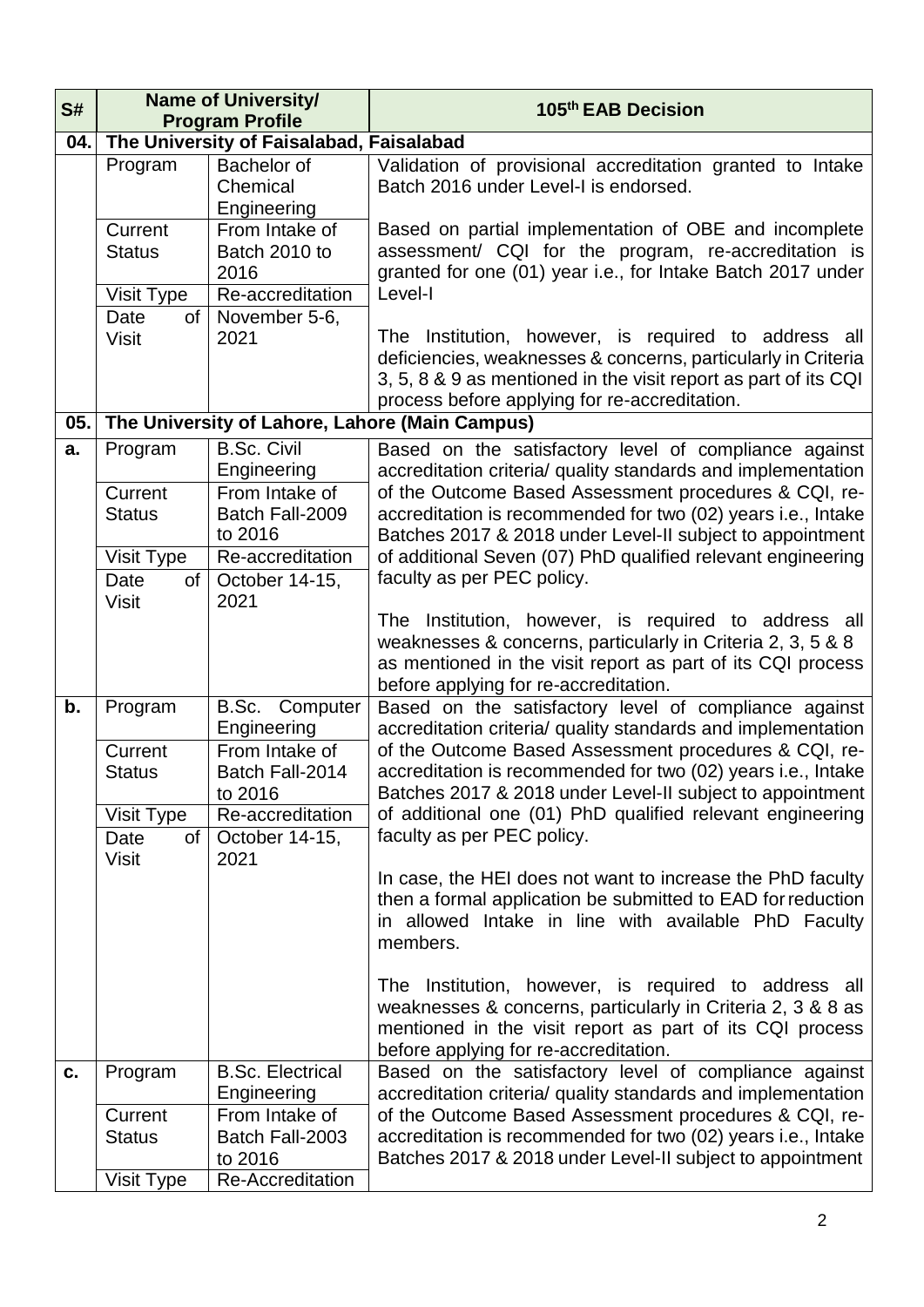| S#  | <b>Name of University/</b><br><b>Program Profile</b> |                                                                   | 105th EAB Decision                                                                                                                                                                                                                |
|-----|------------------------------------------------------|-------------------------------------------------------------------|-----------------------------------------------------------------------------------------------------------------------------------------------------------------------------------------------------------------------------------|
|     | Date<br>of<br><b>Visit</b>                           | October 14-15,<br>2021                                            | of additional two (02) PhD qualified relevant engineering<br>faculty as per PEC policy.                                                                                                                                           |
|     |                                                      |                                                                   | In case, the HEI does not want to increase the PhD faculty<br>then a formal application be submitted to EAD for reduction<br>in allowed Intake in line with available PhD Faculty<br>members.                                     |
|     |                                                      |                                                                   | Violations pertaining to admission of DAEs may be dealt in<br>accordance with Article-8 of PEC<br>Regulations of<br>Engineering Education in Pakistan.                                                                            |
|     |                                                      |                                                                   | The Institution, however, is required to address all<br>weaknesses & concerns, particularly in Criteria 3 & 6 as<br>mentioned in the visit report as part of its CQI process<br>before applying for re-accreditation.             |
| 06. | Lahore                                               |                                                                   | University College of Engineering Sciences and Technology. Lahore Leads University,                                                                                                                                               |
| a.  | Program                                              | <b>B.Sc. Civil</b><br>Engineering                                 | Based on the satisfactory level of compliance against<br>accreditation criteria/ quality standards and implementation                                                                                                             |
|     | Current<br><b>Status</b>                             | From Intake of<br>Batch 2011 to<br>2016                           | of the Outcome Based Assessment procedures & CQI, re-<br>accreditation is recommended for two (02) years i.e., Intake<br>Batches 2017 & 2018 under Level-II subject to appointment                                                |
|     | Visit Type<br>Date<br>of                             | Re-accreditation<br>October 08-09,                                | of additional one (01) PhD qualified relevant engineering<br>faculty as per PEC policy.                                                                                                                                           |
|     | <b>Visit</b>                                         | 2021                                                              | Violations pertaining to admission of DAEs in year 2020<br>be dealt in accordance with Article-8 of PEC<br>may<br>Regulations of Engineering Education in Pakistan                                                                |
|     |                                                      |                                                                   | The Institution, however, is required to address all<br>weaknesses & concerns, particularly in Criteria 2, 3, 4, 5, 6<br>& 8 as mentioned in the visit report as part of its CQI process<br>before applying for re-accreditation. |
| b.  | Program                                              | <b>B.Sc. Electrical</b><br>Engineering                            | Based on the satisfactory level of compliance against<br>accreditation criteria/ quality standards and implementation                                                                                                             |
|     | Current<br><b>Status</b>                             | From<br>Intake<br>$of \, 1$<br>2011<br><b>Batch</b><br>to<br>2016 | of the Outcome Based Assessment procedures & CQI, re-<br>accreditation is granted for two (02) years i.e., Intake<br>Batches 2017& 2018 under Level-II.                                                                           |
|     | Visit Type<br>Date<br>of<br><b>Visit</b>             | Re-accreditation<br>October<br>$08-09,$<br>2021                   | Violations pertaining to admission of DAEs in year 2020<br>may be dealt in accordance with Article-8 of PEC<br>Regulations of Engineering Education in Pakistan.                                                                  |
|     |                                                      |                                                                   | The Institution, however, is required to address all<br>weaknesses & concerns, particularly in Criteria 4, 5 & 8 as<br>mentioned in the visit report as part of its CQI process<br>before applying for re-accreditation.          |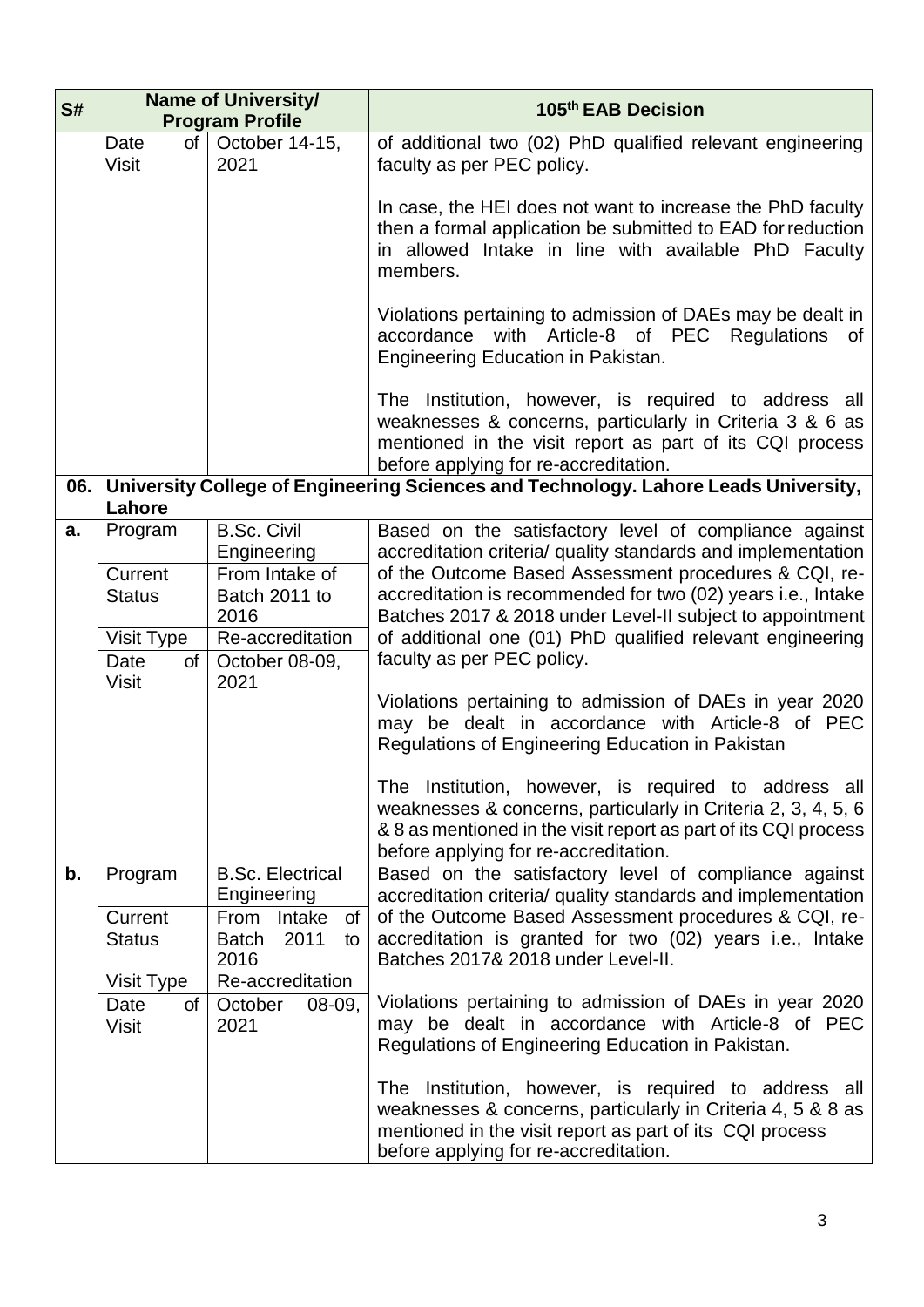| S#  | <b>Name of University/</b><br><b>Program Profile</b> |                                                    | 105th EAB Decision                                                                                               |
|-----|------------------------------------------------------|----------------------------------------------------|------------------------------------------------------------------------------------------------------------------|
| C.  | Program                                              | <b>B.Sc. Mechanical</b>                            | Based on the satisfactory level of compliance against                                                            |
|     |                                                      | Engineering                                        | accreditation criteria/ quality standards and implementation                                                     |
|     | Current                                              | From Intake of                                     | of the Outcome Based Assessment procedures & CQI, re-                                                            |
|     | <b>Status</b>                                        | Batch 2013 to                                      | accreditation is granted for one (01) year i.e., Intake Batch                                                    |
|     |                                                      | 2016                                               | 2017 under Level-II.                                                                                             |
|     | Visit Type                                           | Re-accreditation                                   |                                                                                                                  |
|     | of<br>Date                                           | October<br>$08-09,$                                | EAB has already stopped program intake after 2017 due to                                                         |
|     | <b>Visit</b>                                         | 2021                                               | Patron approval issue.                                                                                           |
|     |                                                      |                                                    | The Institution, however, is required to address all                                                             |
|     |                                                      |                                                    | weaknesses & concerns, particularly in Criteria 3, 5, 6 & 8                                                      |
|     |                                                      |                                                    | as mentioned in the PEV report as part of its CQI process                                                        |
|     |                                                      |                                                    | before applying for re-accreditation.                                                                            |
| 07. |                                                      |                                                    | University of Engineering and Technology, Lahore (Faisalabad Campus)                                             |
|     | Program                                              | <b>B.Sc. Electrical</b>                            | Validation of provisional accreditation already granted to                                                       |
|     |                                                      | Engineering                                        | Intake Batch-2016 under Level-I is endorsed.                                                                     |
|     | Current<br><b>Status</b>                             | From Intake of<br>Batch 2007 to                    | Based on partial implementation of OBE and incomplete                                                            |
|     |                                                      | 2016                                               | assessment/ CQI for the program, re-accreditation is                                                             |
|     | Visit Type                                           | Re-accreditation                                   | granted for one (01) year i.e., for Intake Batch 2017 under                                                      |
|     | Date<br>of                                           | September 27-                                      | Level-I.                                                                                                         |
|     | <b>Visit</b>                                         | 28, 2021                                           |                                                                                                                  |
|     |                                                      |                                                    | Further, re-accreditation is also recommended for Intake                                                         |
|     |                                                      |                                                    | Batch 2018 under Level-II subject to submission of                                                               |
|     |                                                      |                                                    | satisfactory compliance report on all observations,<br>deficiencies and weaknesses mentioned in the visit report |
|     |                                                      |                                                    | that will be verified through a confirmatory visit                                                               |
|     |                                                      |                                                    |                                                                                                                  |
|     |                                                      |                                                    | In case, the HEI does not want to proceed for confirmatory                                                       |
|     |                                                      |                                                    | visit then a fresh application/ SAR for intake batch 2018 &                                                      |
|     |                                                      |                                                    | onward can be submitted under OBA after satisfactory                                                             |
|     |                                                      |                                                    | compliance on all deficiencies, weaknesses & concerns                                                            |
|     |                                                      |                                                    | mentioned in the visit report.                                                                                   |
| 08. |                                                      |                                                    | University of Engineering and Technology, Lahore (Narowal Campus)                                                |
| a.  | Program                                              | <b>B.Sc. Civil</b><br>Engineering                  | Based on partial implementation of OBE and incomplete<br>assessment/ CQI for the program, re-accreditation is    |
|     | Current                                              | From Intake of                                     | granted for one (01) year i.e., for Intake Batch 2017 under                                                      |
|     | <b>Status</b>                                        | Batch 2013 to                                      | Level-I.                                                                                                         |
|     |                                                      | 2016                                               |                                                                                                                  |
|     | Visit Type                                           | Re-accreditation                                   | The Institution, however, is required to address all                                                             |
|     | of<br>Date                                           | October 11-12,                                     | weaknesses & concerns as mentioned in the visit report as                                                        |
|     | <b>Visit</b>                                         | 2021                                               | part of its CQI process before applying for re-accreditation.                                                    |
| b.  | Program                                              | <b>B.Sc. Electrical</b>                            | Based on partial implementation of OBE and incomplete                                                            |
|     |                                                      | Engineering                                        | assessment/ CQI for the program, re-accreditation is                                                             |
|     | Current<br><b>Status</b>                             | From<br>Intake<br>0f<br>2012<br><b>Batch</b><br>to | granted for one (01) year i.e., for Intake Batch 2017 under<br>Level-I.                                          |
|     |                                                      | 2016                                               |                                                                                                                  |
|     | Visit Type                                           | Re-accreditation                                   |                                                                                                                  |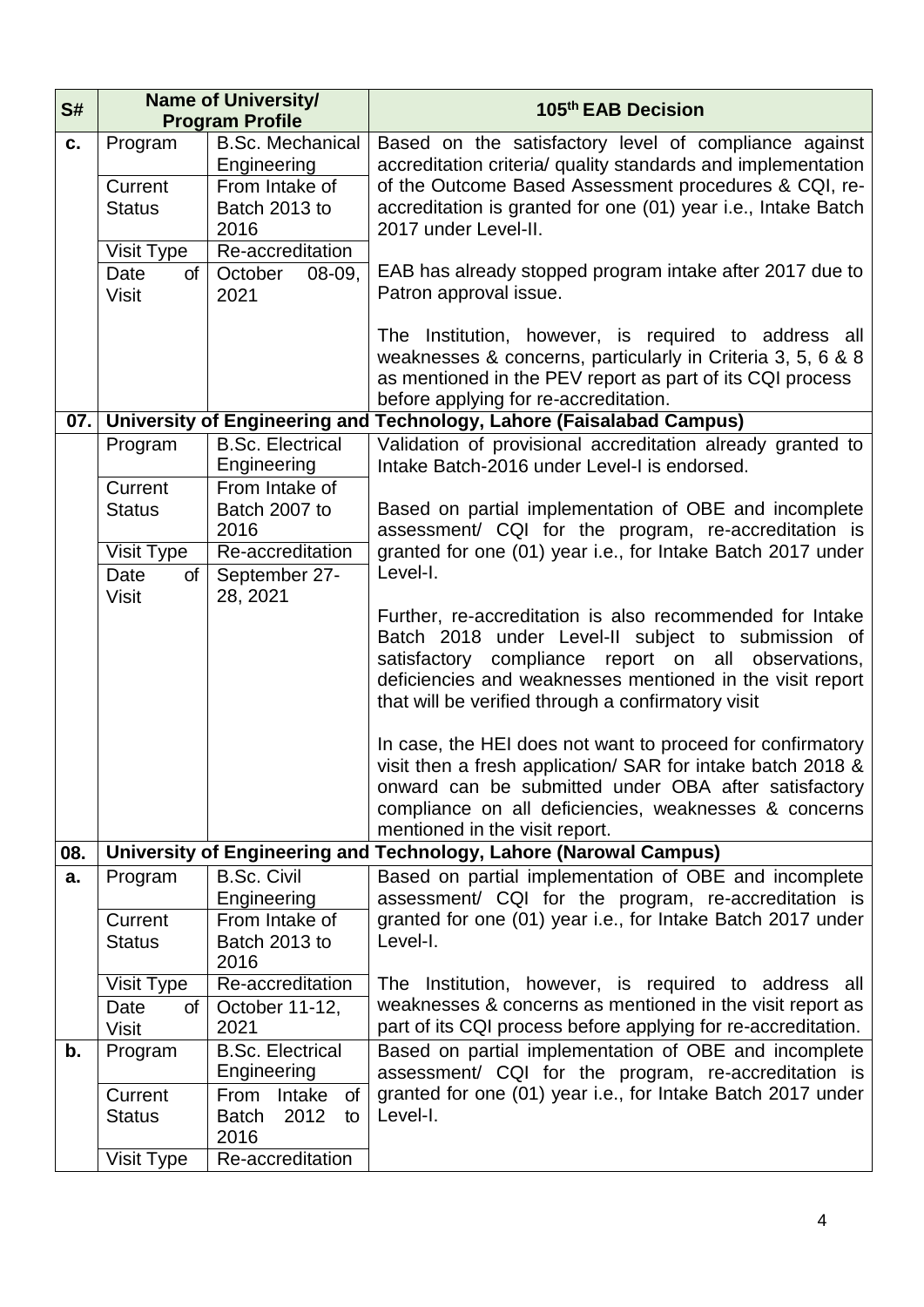| S#  | <b>Name of University/</b>         |                                                                                 | 105th EAB Decision                                                                                                                                                                                                              |
|-----|------------------------------------|---------------------------------------------------------------------------------|---------------------------------------------------------------------------------------------------------------------------------------------------------------------------------------------------------------------------------|
|     |                                    | <b>Program Profile</b>                                                          |                                                                                                                                                                                                                                 |
|     | <b>of</b><br>Date<br><b>Visit</b>  | October<br>$11-12,$<br>2021                                                     | Violations pertaining to admission in 2019 more than<br>allowed may be dealt in accordance with Article-8 of PEC<br>Regulations of Engineering Education in Pakistan.                                                           |
|     |                                    |                                                                                 | The Institution, however, is required to address all<br>weaknesses & concerns, particularly in Criteria 2, 3, 4, 6, &<br>8 as mentioned in the visit report as part of its CQI process<br>before applying for re-accreditation. |
| c.  | Program<br>Current                 | B.Sc.<br>Mechanical<br>Engineering<br>From Intake<br>of                         | Based on partial implementation of OBE and incomplete<br>assessment/ CQI for the program, re-accreditation is<br>granted for one (01) year i.e., for Intake Batch 2017 under<br>Level-I.                                        |
|     | <b>Status</b><br><b>Visit Type</b> | 2012<br><b>Batch</b><br>to<br>2016<br>Re-accreditation                          | The Institution, however, is required to address all<br>weaknesses & concerns, particularly in Criteria 3, 4, 5, 6, 8,                                                                                                          |
|     | Date<br>of<br><b>Visit</b>         | $11 - 12.$<br>October<br>2021                                                   | & 9 as mentioned in the visit report as part of its CQI process<br>before applying for re-accreditation.                                                                                                                        |
| 09. |                                    | <b>University of South Asia, Lahore</b>                                         |                                                                                                                                                                                                                                 |
|     | Program                            | <b>B.Sc. Civil</b><br>Engineering                                               | Based on partial implementation of OBE and incomplete<br>assessment/ CQI for the program, re-accreditation is                                                                                                                   |
|     | Current<br><b>Status</b>           | Intake<br>of<br>From<br>2006<br><b>Batch</b><br>to<br>2007 & 2011<br>to<br>2014 | granted for two years (02) i.e., Intake Batches 2015 & 2016<br>under Level-I.                                                                                                                                                   |
|     | Visit Type                         | Re-accreditation                                                                | Further, re-accreditation is also recommended for Intake<br>Batch-2017 under Level-I subject to submission of                                                                                                                   |
|     | Date<br>$\sigma$<br><b>Visit</b>   | October<br>$11 - 12$ ,<br>2021                                                  | satisfactory compliance report on the following that will be<br>verified through a confirmatory visit:                                                                                                                          |
|     |                                    |                                                                                 | a. Fulfillment of Minimum Faculty Strength (MFS) i.e Ten<br>(10) for a section of 50 students.<br>b. Conduct of Lab Experiments of following courses of 7 <sup>th</sup><br>& 8 <sup>th</sup> semesters:                         |
|     |                                    |                                                                                 | <b>Environmental Engineering Lab</b><br>i.<br>ii.<br>Design of Structures Lab<br>Plain & Reinforced Concrete-II Lab<br>iii.                                                                                                     |
|     |                                    |                                                                                 | c. Improvement in the quality and complexity level of<br>existing FYDPs.                                                                                                                                                        |
|     |                                    |                                                                                 | The Institution, however, is required to address all<br>weaknesses & concerns as mentioned in the visit report as<br>part of its CQI process before applying for re-accreditation.                                              |
| 10. | <b>Khan</b>                        |                                                                                 | Khwaja Fareed University of Engineering and Information Technology, Rahim Yar                                                                                                                                                   |
| a.  | Program                            | <b>B.S. Civil</b><br>Engineering                                                | Based on major deficiencies, weaknesses and concerns in<br>most of the criteria and partial implementation of OBE for                                                                                                           |
|     | Current                            | First                                                                           | the program, re-accreditation is recommended for one (01)                                                                                                                                                                       |
|     | <b>Status</b>                      | Accreditation                                                                   | year i.e., Intake Batch 2017 under Level-I, subject to                                                                                                                                                                          |
|     | Visit Type                         | Accreditation                                                                   | submission of compliance on followings;                                                                                                                                                                                         |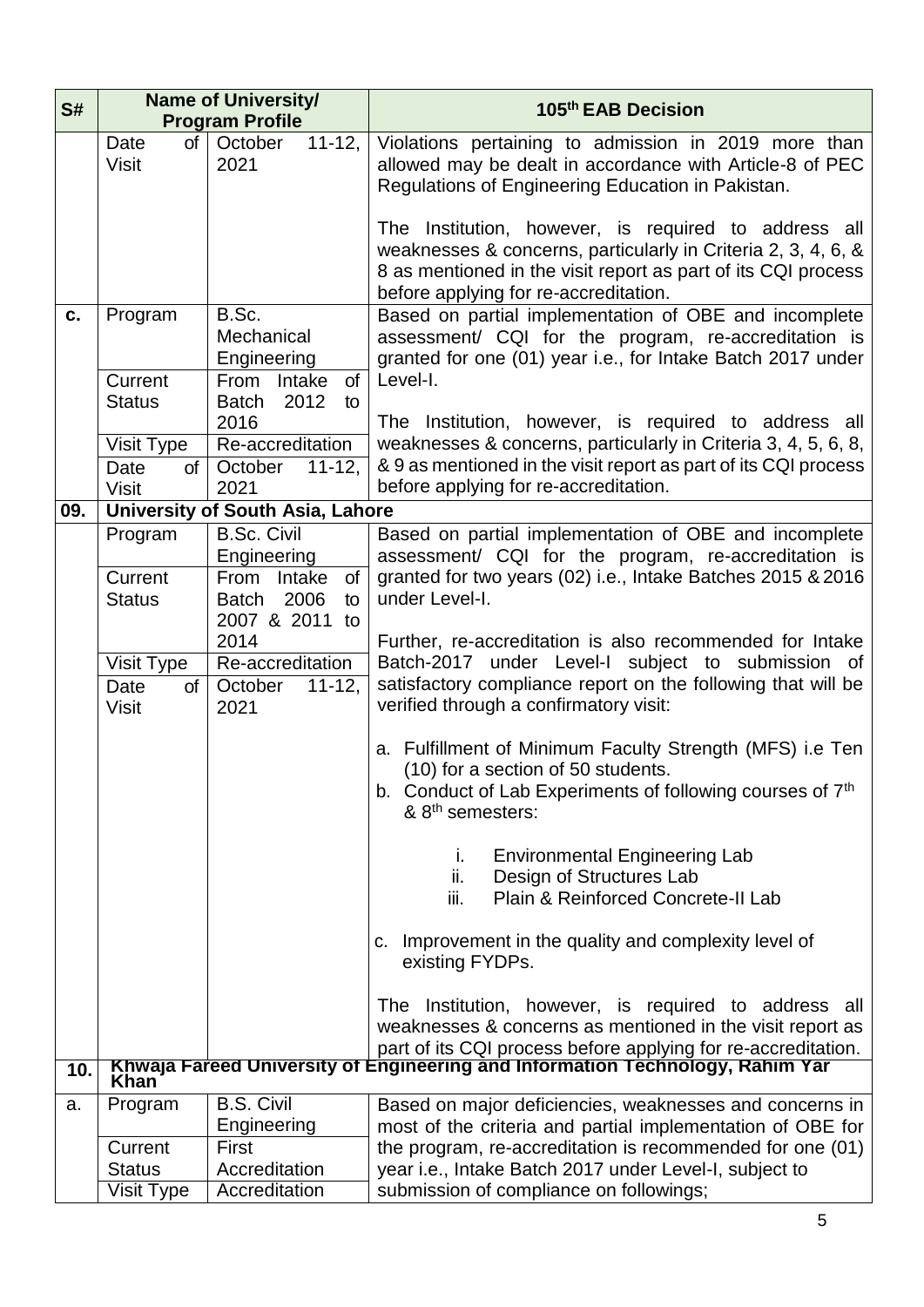| S# | <b>Name of University/</b><br><b>Program Profile</b> |                                       | 105th EAB Decision                                                                                                                                                                                              |
|----|------------------------------------------------------|---------------------------------------|-----------------------------------------------------------------------------------------------------------------------------------------------------------------------------------------------------------------|
|    | Date<br>of<br><b>Visit</b>                           | October 9-10,<br>2021                 | i.<br>Hiring of One (01) additional PhD qualified relevant<br>engineering faculty as per PEC policy.<br>ii.<br>Fulfilment of Minimum Faculty Strength (MFS) i.e.,<br>Ten (10) for a section of 50 students.     |
|    |                                                      |                                       | The HEI is also advised to initiate the rigorous training<br>program for faculty and lab engineers on understanding and<br>effective implementation of CEPs, OELs, PBLs and CQI at<br>student and cohort level. |
|    |                                                      |                                       | The Institution; however, is advised to address all the<br>deficiencies, weak areas.                                                                                                                            |
|    |                                                      |                                       | Furthermore, all other observations as mentioned in the<br>detailed report be addressed as a part of its CQI process<br>before applying for re-accreditation.                                                   |
| b. | Program                                              | <b>B.S. Computer</b><br>Engineering   | Based on major deficiencies, weaknesses and concerns in<br>most of the criteria and partial implementation of OBE for                                                                                           |
|    | Current                                              | <b>First</b>                          | the program, re-accreditation is recommended for one (01)                                                                                                                                                       |
|    | <b>Status</b>                                        | Accreditation<br>Accreditation        | year i.e., Intake Batch 2017 under Level-I, subject to hiring<br>of Two additional PhD/ MS qualified relevant engineering                                                                                       |
|    | Visit Type<br>of<br>Date<br><b>Visit</b>             | October 9-10,<br>2021                 | faculty to meet the Minimum Faculty Strength <i>i.e.</i> , Eight (08)<br>as per PEC policy.                                                                                                                     |
|    |                                                      |                                       | The HEI is also advised to initiate the rigorous training<br>program for faculty and lab engineers on understanding and<br>effective implementation of CEPs, OELs, PBLs and CQI at<br>student and cohort level. |
|    |                                                      |                                       | The Institution; however, is advised to address all the<br>deficiencies, weak areas.                                                                                                                            |
|    |                                                      |                                       | Furthermore, all other observations as mentioned in the<br>detailed report be addressed as a part of its CQI process<br>before applying for re-accreditation.                                                   |
| C. | Program                                              | <b>B.S. Electrical</b><br>Engineering | Based on partial implementation of OBE and incomplete<br>assessment/ CQI for the program, re-accreditation is                                                                                                   |
|    | Current                                              | From Intake of                        | granted for one (01) year i.e., Intake Batch 2017 under                                                                                                                                                         |
|    | <b>Status</b>                                        | Batch 2014 to<br>2016                 | Level-I.                                                                                                                                                                                                        |
|    | Visit Type                                           | Re-accreditation                      |                                                                                                                                                                                                                 |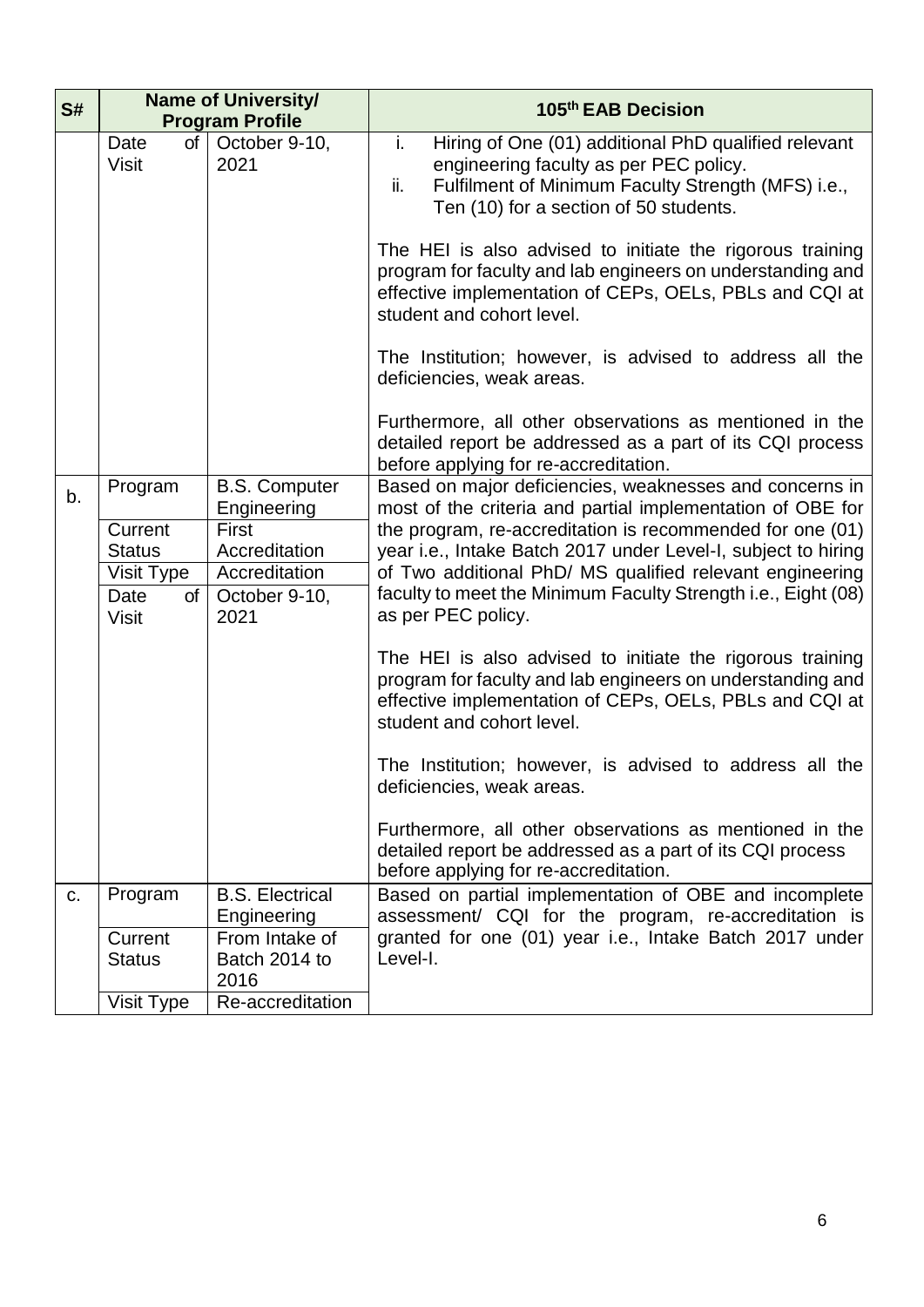| S# |                                          | <b>Name of University/</b><br><b>Program Profile</b>                             | 105th EAB Decision                                                                                                                                                                                                                                                                                                                                                                                                                                                                                                             |
|----|------------------------------------------|----------------------------------------------------------------------------------|--------------------------------------------------------------------------------------------------------------------------------------------------------------------------------------------------------------------------------------------------------------------------------------------------------------------------------------------------------------------------------------------------------------------------------------------------------------------------------------------------------------------------------|
|    | of<br>Date<br><b>Visit</b>               | October 9-10,<br>2021                                                            | Further, re-accreditation is also recommended for intake<br>batch 2018 under Level-II subject to a confirmatory visit to<br>verify the compliance on following:                                                                                                                                                                                                                                                                                                                                                                |
|    |                                          |                                                                                  | Implementation of CEPs, PBLs & OELs in theory/lab<br>i.<br>courses.<br>Implementation of well-defined mechanism of rubrics<br>ii.<br>and comprehensive standard operating procedures<br>(SoPs) for FYDP to ensure the attainment of GAs.<br>Evidence of CQI loop completion and implementation<br>iii.<br>of proper corrective actions at Course level, Program<br>level and Student level.<br>Settling down and smoothening of the faculty<br>iv.<br>appointment and/or hiring process.                                       |
|    |                                          |                                                                                  | In case, the HEI does not want to proceed for confirmatory<br>visit then a fresh application/ SAR for intake batch 2018 &<br>onward can be submitted under OBA after satisfactory<br>compliance on all weaknesses mentioned in the PEV report.                                                                                                                                                                                                                                                                                 |
|    |                                          |                                                                                  | All other observations as mentioned in the detailed report<br>be addressed as a part of its CQI process before applying<br>for re-accreditation.                                                                                                                                                                                                                                                                                                                                                                               |
| d. | Program<br>Current<br><b>Status</b>      | <b>B.S. Mechanical</b><br>Engineering<br>From Intake of<br>Batch 2014 to<br>2016 | Based on major weaknesses and concerns in most of the<br>criteria and partial implementation of OBE for the program,<br>re-accreditation is granted for one (01) year i.e., Intake<br>Batch 2017 under Level-I.                                                                                                                                                                                                                                                                                                                |
|    | Visit Type<br>Date<br>of<br><b>Visit</b> | Re-accreditation<br>October 9-10,<br>2021                                        | Further, re-accreditation is also recommended for Intake<br>Batch 2018 under Level-II subject to a confirmatory visit to<br>verify the compliance on following:                                                                                                                                                                                                                                                                                                                                                                |
|    |                                          |                                                                                  | Implementation of CEPs, PBLs & OELs in theory/lab<br>j.<br>courses.<br>Implementation of well-defined mechanism of rubrics<br>ii.<br>and comprehensive standard operating procedures<br>(SoPs) for FYDP to ensure the attainment of GAs.<br>Evidence of CQI loop completion and implementation<br>iii.<br>of proper corrective actions at Course level, Program<br>level and Student level.<br>Curriculum should be in line with HEC/ PEC policy.<br>iv.<br>Course files should be as PEC Accreditation Manual-<br>v.<br>2019. |
|    |                                          |                                                                                  | In case, the HEI does not want to proceed for confirmatory<br>visit then a fresh application/ SAR for intake batch 2018 &<br>onward can be submitted under OBA after satisfactory<br>compliance on all weaknesses mentioned in the PEV report.                                                                                                                                                                                                                                                                                 |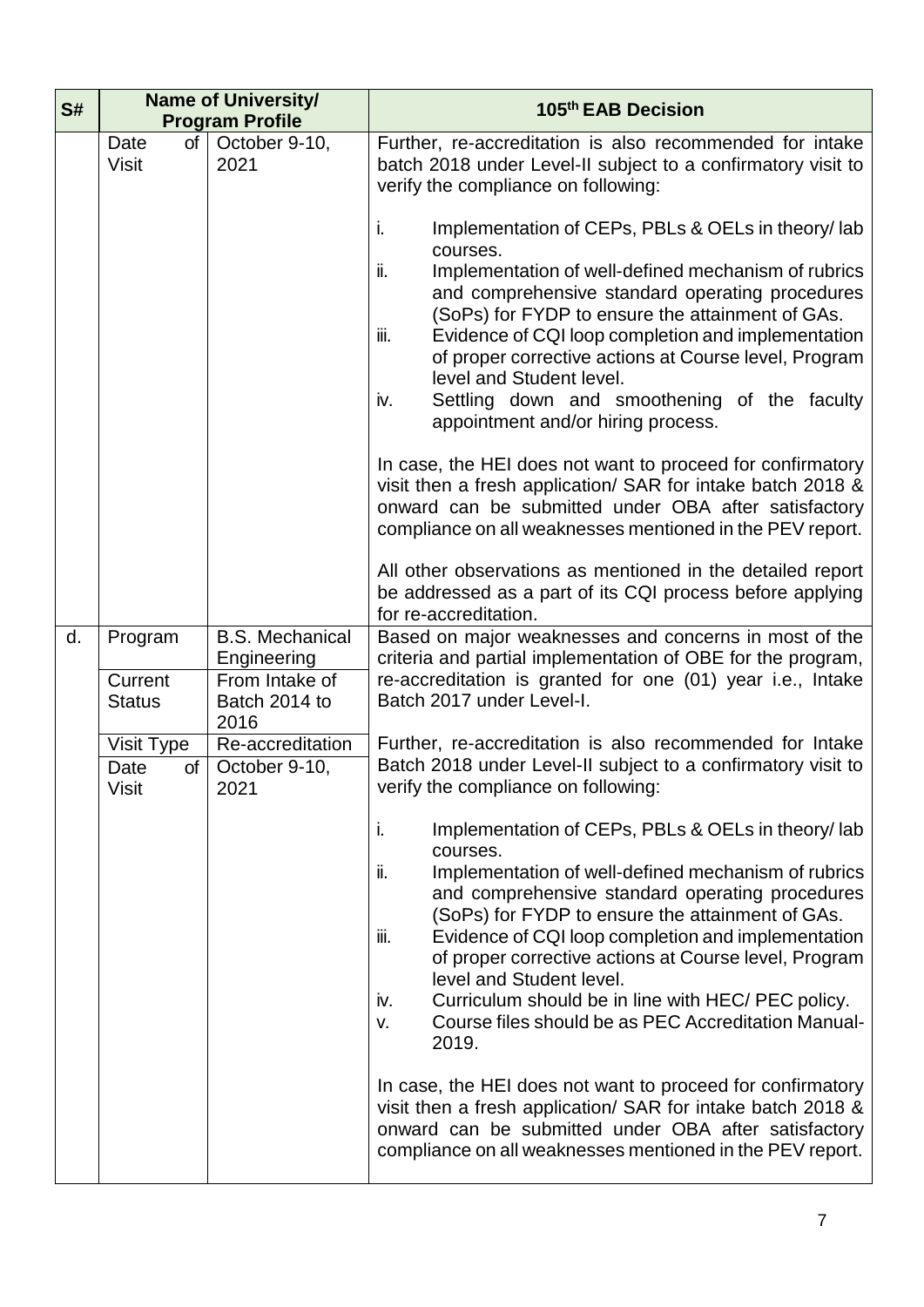| S#  | <b>Name of University/</b><br><b>Program Profile</b> |                                                                                 | 105 <sup>th</sup> EAB Decision                                                                                                                                                                                                                                                                                                                                                                                          |
|-----|------------------------------------------------------|---------------------------------------------------------------------------------|-------------------------------------------------------------------------------------------------------------------------------------------------------------------------------------------------------------------------------------------------------------------------------------------------------------------------------------------------------------------------------------------------------------------------|
|     |                                                      |                                                                                 | All other observations as mentioned in the detailed report<br>be addressed as a part of its CQI process before applying<br>for re-accreditation.                                                                                                                                                                                                                                                                        |
| 11. |                                                      | <b>Minhaj University, Lahore</b>                                                |                                                                                                                                                                                                                                                                                                                                                                                                                         |
|     | Program<br>Current<br><b>Status</b>                  | <b>B.Sc. Chemical</b><br>Engineering<br>From Intake of<br>Batch 2015 to<br>2016 | Based on the satisfactory level of compliance against<br>accreditation criteria/ quality standards and implementation<br>of the Outcome Based Assessment procedures & CQI, re-<br>accreditation is granted for Intake Batch 2017 under Level-<br>Ш.                                                                                                                                                                     |
|     | Visit Type<br>Date<br>of<br><b>Visit</b>             | Re-accreditation<br>November 25-<br>26, 2021                                    | The Institution; however, is advised to address the weak<br>areas/concerns, particularly in Criteria 2 & 3.<br>Furthermore, all other observations as mentioned in the                                                                                                                                                                                                                                                  |
|     |                                                      |                                                                                 | detailed report be addressed as a part of its CQI process<br>before applying for re-accreditation.                                                                                                                                                                                                                                                                                                                      |
| 12. |                                                      |                                                                                 | Muhammad Nawaz Sharif University of Engineering and Technology, Multan                                                                                                                                                                                                                                                                                                                                                  |
| a.  | Program<br>Current                                   | <b>B.Sc. Chemical</b><br>Engineering<br>From Intake of                          | Based on major weaknesses and concerns in most of the<br>criteria and partial implementation of OBE for the program,<br>re-accreditation is granted for one (01) year i.e., Intake                                                                                                                                                                                                                                      |
|     | <b>Status</b>                                        | Batch 2012 to<br>2016                                                           | Batch 2017 under Level-I.                                                                                                                                                                                                                                                                                                                                                                                               |
|     | Visit Type<br>Date<br>of<br><b>Visit</b>             | Re-accreditation<br>December 9-10,<br>2021                                      | Further, re-accreditation is also recommended for Intake<br>Batch 2018 under Level-II subject to a confirmatory visit to<br>verify the compliance on following:                                                                                                                                                                                                                                                         |
|     |                                                      |                                                                                 | i.<br>Implementation of well-defined mechanism<br>0f<br>rubrics and comprehensive standard operating<br>procedures (SoPs) for FYDP to ensure the<br>attainment of GAs.<br>Redefining of current KPI threshold for PLO<br>Ш.<br>attainment as per PEC Accreditation Manual -2019<br>guidelines.<br>iii.<br>Course files should be as PEC Accreditation<br>Manual-2019.<br>Effective implementation of EHS policy.<br>iv. |
|     |                                                      |                                                                                 | In case, the HEI does not want to proceed for confirmatory<br>visit then a fresh application/ SAR for intake batch 2018 &<br>onward can be submitted under OBA after satisfactory<br>compliance on all weaknesses mentioned in the PEV report.<br>All other observations as mentioned in the detailed report<br>be addressed as a part of its CQI process before applying<br>for re-accreditation.                      |
| b.  | Program                                              | <b>B.Sc. Electrical</b><br>Engineering                                          | Based on major weaknesses and concerns in most of the<br>criteria and partial implementation of OBE for the program,                                                                                                                                                                                                                                                                                                    |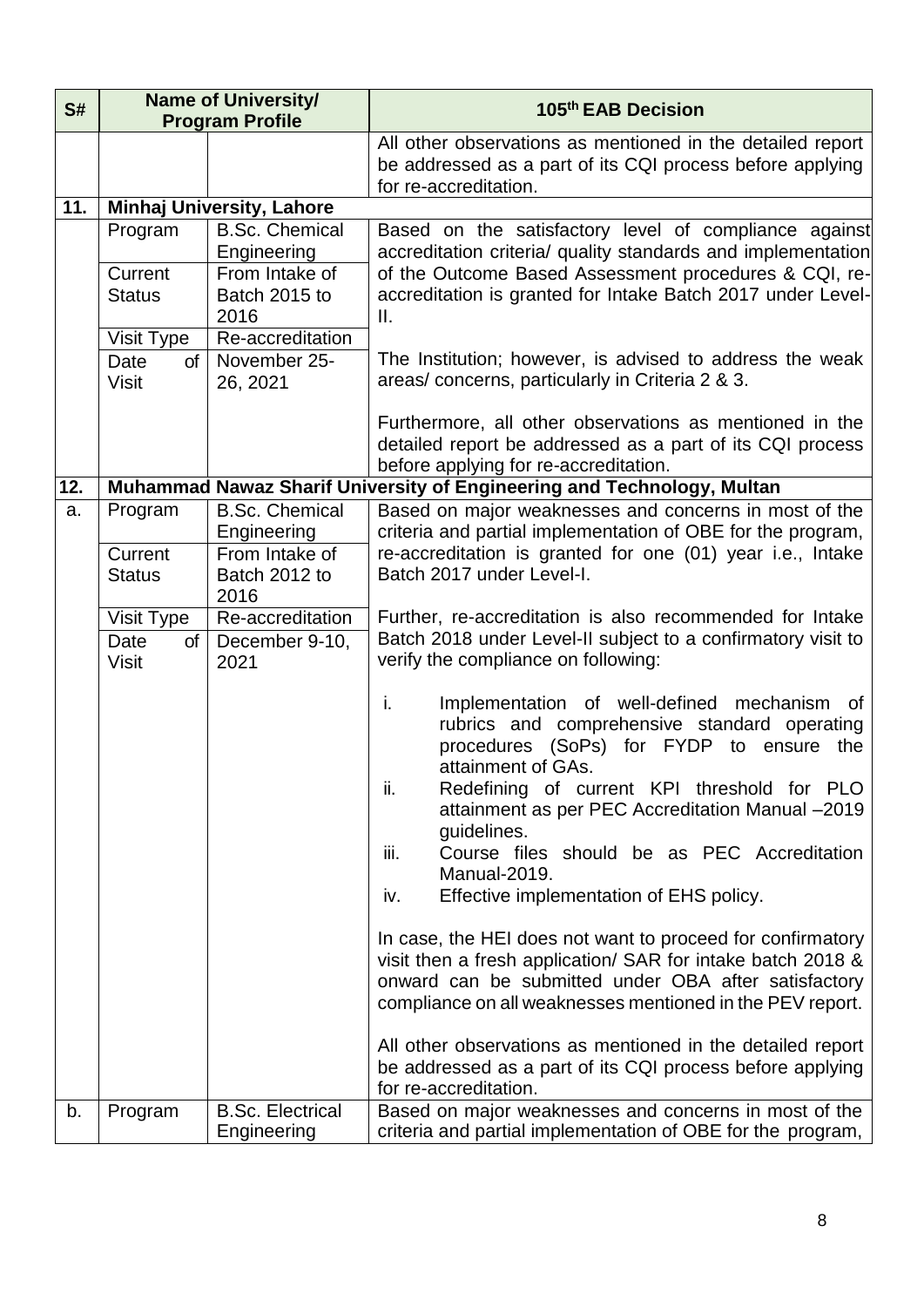| S#        |                                          | <b>Name of University/</b><br><b>Program Profile</b>                            | 105th EAB Decision                                                                                                                                                                                                                                                                                                                                                                                                                                                                                                                                                                                                                                                                                                                                                                                                                                                                                                                                                                    |
|-----------|------------------------------------------|---------------------------------------------------------------------------------|---------------------------------------------------------------------------------------------------------------------------------------------------------------------------------------------------------------------------------------------------------------------------------------------------------------------------------------------------------------------------------------------------------------------------------------------------------------------------------------------------------------------------------------------------------------------------------------------------------------------------------------------------------------------------------------------------------------------------------------------------------------------------------------------------------------------------------------------------------------------------------------------------------------------------------------------------------------------------------------|
|           | Current<br><b>Status</b>                 | From Intake of<br>Batch 2012 to<br>2016                                         | re-accreditation is granted for one (01) year i.e., Intake<br>Batch 2017 under Level-I.                                                                                                                                                                                                                                                                                                                                                                                                                                                                                                                                                                                                                                                                                                                                                                                                                                                                                               |
|           | Visit Type<br>of<br>Date<br><b>Visit</b> | Re-accreditation<br>December 9-10,<br>2021                                      | Further, re-accreditation is also recommended for Intake<br>Batch 2018 under Level-II subject to a confirmatory visit to<br>verify the compliance on following:                                                                                                                                                                                                                                                                                                                                                                                                                                                                                                                                                                                                                                                                                                                                                                                                                       |
|           |                                          |                                                                                 | i.<br>Implementation of CEPs, PBLs & OELs in theory/<br>lab courses.<br>ii.<br>Implementation of well-defined mechanism of<br>rubrics and comprehensive standard operating<br>procedures (SoPs) for FYDP to ensure the<br>attainment of GAs.<br>iii.<br>of CQI<br>Evidence<br>loop<br>completion<br>and<br>implementation of proper corrective actions at<br>Course level, Program level and Student level.<br>iv.<br>Redefining of current KPI threshold for PLO<br>attainment as per PEC Accreditation Manual -<br>2019 guidelines.<br>Effective implementation of EHS policy.<br>V.<br>In case, the HEI does not want to proceed for confirmatory<br>visit then a fresh application/ SAR for intake batch 2018 &<br>onward can be submitted under OBA after satisfactory<br>compliance on all deficiencies & weaknesses mentioned in<br>the PEV report.<br>All other observations as mentioned in the detailed report<br>be addressed as a part of its CQI process before applying |
|           |                                          |                                                                                 | for re-accreditation.<br>NFC Institute of Engineering & Fertilizer Research, Faisalabad                                                                                                                                                                                                                                                                                                                                                                                                                                                                                                                                                                                                                                                                                                                                                                                                                                                                                               |
| 13.<br>a. | Program<br>Current<br><b>Status</b>      | <b>B.Sc. Chemical</b><br>Engineering<br>From Intake of<br>Batch 1998 to<br>2016 | Validation of already granted provisional accreditation to<br>Intake Batch 2016 under Level-I is endorsed.<br>Based on the satisfactory level of compliance against<br>accreditation criteria/ quality standards and implementation                                                                                                                                                                                                                                                                                                                                                                                                                                                                                                                                                                                                                                                                                                                                                   |
|           | Visit Type<br>Date<br>of<br><b>Visit</b> | Re-accreditation<br>December 2-3,<br>2021                                       | of the Outcome Based Assessment procedures & CQI, re-<br>accreditation is granted for Intake Batch 2017 under Level-<br>Ш.                                                                                                                                                                                                                                                                                                                                                                                                                                                                                                                                                                                                                                                                                                                                                                                                                                                            |
|           |                                          |                                                                                 | Further, re-accreditation is also recommended for Intake<br>Batch 2018 under Level-II is subject to confirmatory visitfor<br>verification of compliance on all weaknesses and concerns<br>as mentioned in visit report.                                                                                                                                                                                                                                                                                                                                                                                                                                                                                                                                                                                                                                                                                                                                                               |
|           |                                          |                                                                                 | In case, the HEI does not want to proceed for confirmatory<br>visit then a fresh application/ SAR for intake batch 2018 &<br>onward can be submitted under OBA after satisfactory<br>compliance on all weaknesses mentioned in the PEV report.                                                                                                                                                                                                                                                                                                                                                                                                                                                                                                                                                                                                                                                                                                                                        |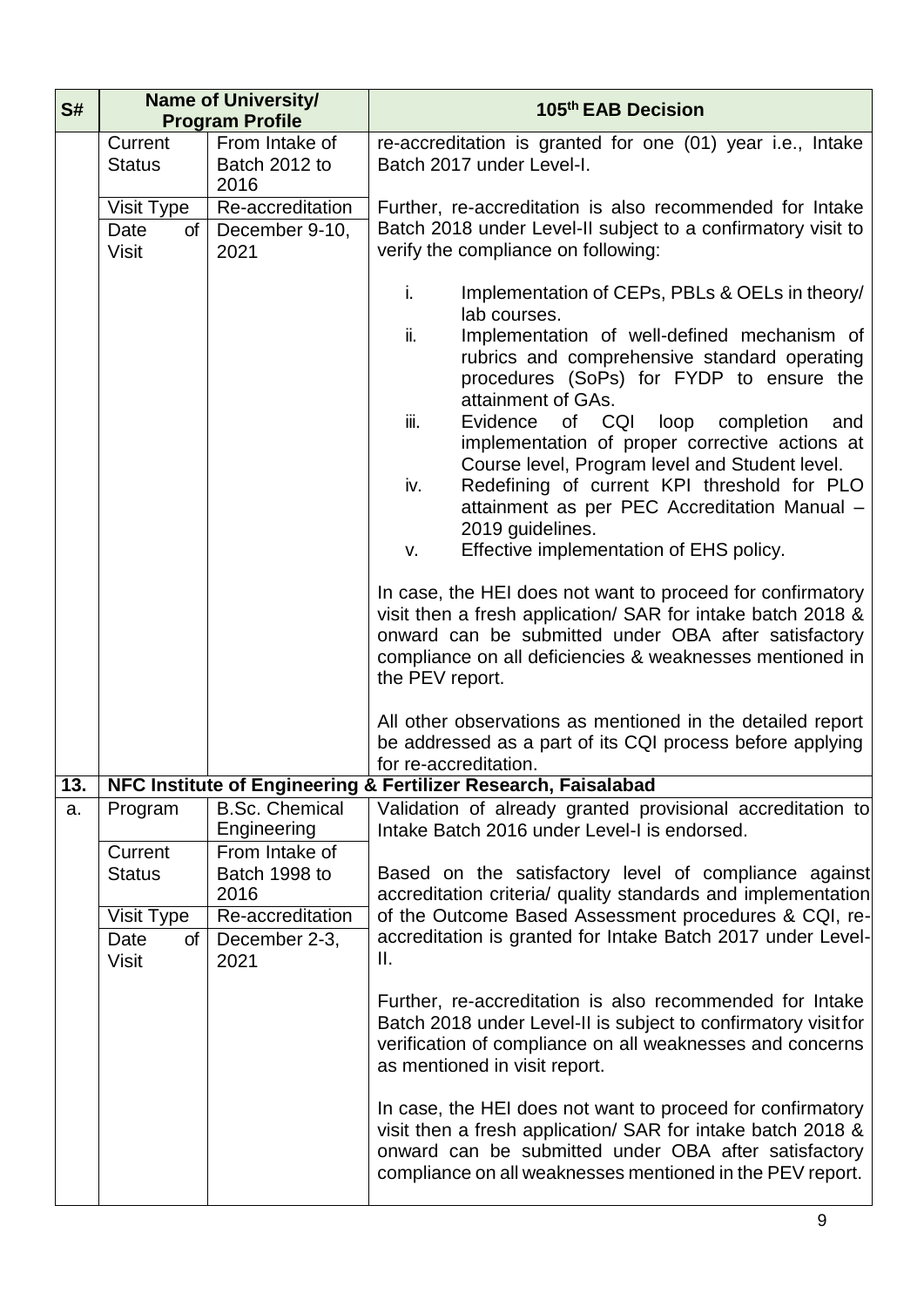| S# |                                   | <b>Name of University/</b><br><b>Program Profile</b> | 105th EAB Decision                                                                                                                                                                                                                         |
|----|-----------------------------------|------------------------------------------------------|--------------------------------------------------------------------------------------------------------------------------------------------------------------------------------------------------------------------------------------------|
|    |                                   |                                                      | All other observations as mentioned in the detailed report<br>be addressed as a part of its CQI process before applying<br>for re-accreditation visit.                                                                                     |
| b. | Program                           | <b>B.Sc. Civil</b><br>Engineering                    | Based on major deficiencies, weaknesses & concerns and<br>partial implementation of OBE for the program, re-                                                                                                                               |
|    | Current<br><b>Status</b>          | From Intake of<br>Batch 2010 to<br>2015              | accreditation is granted for Two (02) years i.e., Intake<br>Batches 2016 & 2017 under Level-I.                                                                                                                                             |
|    | <b>Visit Type</b>                 | Re-accreditation                                     | The HEI is also advised to initiate the rigorous training                                                                                                                                                                                  |
|    | Date<br><b>of</b><br><b>Visit</b> | December 2-3,<br>2021                                | program for faculty and lab engineers on understanding and<br>effective implementation of CEPs, OELs, PBLs and CQI at<br>student and cohort level.                                                                                         |
|    |                                   |                                                      | The Institution, however, is required to address all<br>deficiencies, weaknesses & concerns, particularly in Criteria<br>3, 4, 5, 6 & 9 as mentioned in the PEV report as part of its<br>CQI process before applying for re-accreditation. |
| C. | Program                           | <b>B.Sc. Electrical</b><br>Engineering               | Validation of already granted provisional accreditation to<br>Intake Batch 2016 under Level-I is endorsed.                                                                                                                                 |
|    | Current                           | From Intake of                                       |                                                                                                                                                                                                                                            |
|    | <b>Status</b>                     | Batch 2003 to<br>2016                                | Based on the satisfactory level of compliance against<br>accreditation criteria/ quality standards and implementation                                                                                                                      |
|    | Visit Type                        | Re-accreditation                                     | of the Outcome Based Assessment procedures & CQI, re-                                                                                                                                                                                      |
|    | Date<br>of<br><b>Visit</b>        | December 2-3,<br>2021                                | accreditation is granted for Intake Batch 2017 under Level-<br>Ш.                                                                                                                                                                          |
|    |                                   |                                                      | Violations pertaining to DAE admissions in year 2020 shall<br>be dealt in accordance with Article-8 of PEC Regulations for<br>Engineering Education in Pakistan.                                                                           |
|    |                                   |                                                      | The Institution, however, is required to address all<br>weaknesses & concerns, particularly in Criteria 2, 3, 5, & 6<br>as mentioned in the PEV report as part of its CQI process<br>before applying for re-accreditation.                 |
| d. | Program                           | B.Sc.<br>Mechanical<br>Engineering                   | Based on major deficiencies, weaknesses & concerns and<br>partial implementation of OBE for the program, re-<br>accreditation is recommended for Intake Batch 2017 under                                                                   |
|    | Current<br><b>Status</b>          | From Intake of<br>Batch 2004 to<br>2016              | Level-I subject to hiring One (01) additional PhD qualified<br>relevant engineering faculty as per PEC policy.                                                                                                                             |
|    | Visit Type                        | Re-accreditation                                     | Further, re-accreditation is also recommended for Intake                                                                                                                                                                                   |
|    | Date<br>of<br><b>Visit</b>        | December 2-3,<br>2021                                | Batch 2018 under Level-II subject to a confirmatory visit to<br>verify the compliance on following:                                                                                                                                        |
|    |                                   |                                                      | i.<br>Implementation of CEPs, PBLs & OELs in theory/<br>lab courses.<br>ii.<br>Implementation of well-defined mechanism of                                                                                                                 |
|    |                                   |                                                      | rubrics and comprehensive standard operating                                                                                                                                                                                               |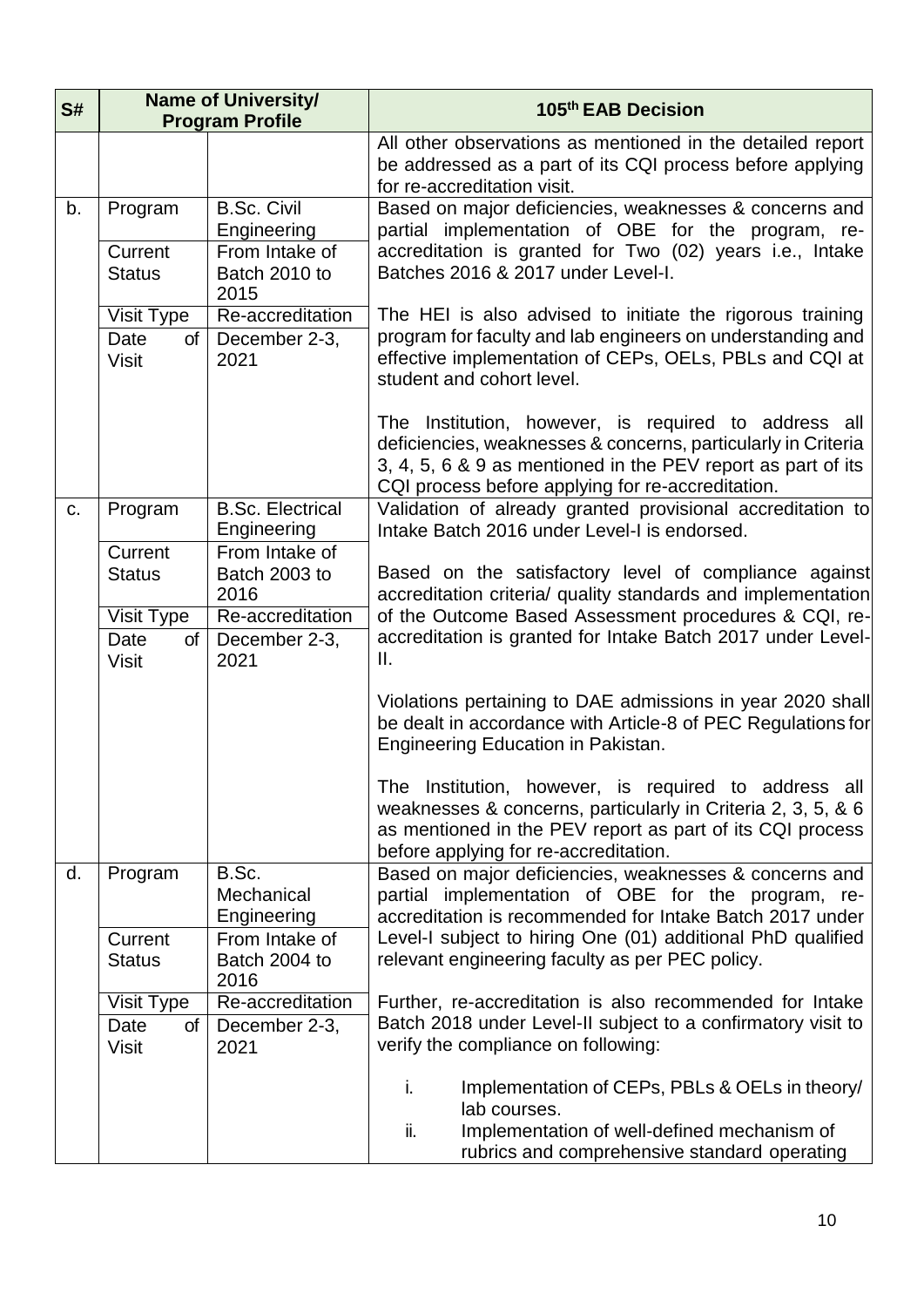| S#  | <b>Name of University/</b><br><b>Program Profile</b> |                                                                                        | 105 <sup>th</sup> EAB Decision                                                                                                                                                                                                                                                                                                                                                                     |
|-----|------------------------------------------------------|----------------------------------------------------------------------------------------|----------------------------------------------------------------------------------------------------------------------------------------------------------------------------------------------------------------------------------------------------------------------------------------------------------------------------------------------------------------------------------------------------|
|     |                                                      |                                                                                        | procedures (SoPs) for FYDP to ensure the<br>attainment of GAs.<br>iii.<br>Redefining of current KPI threshold for PLO<br>attainment as per PEC Accreditation Manual -<br>2019 guidelines.<br>Effective implementation of EHS policy.<br>iv.<br>Addressal of all<br>deficiencies/ weaknesses<br>V.<br>mentioned in visit report, particularly in Criteria 2,<br>3, 4, 6, 7 & 9.                     |
|     |                                                      |                                                                                        | Violations pertaining to DAE admissions shall be dealt in<br>accordance with Article-8 of PEC Regulations<br>for<br>Engineering Education in Pakistan.                                                                                                                                                                                                                                             |
|     |                                                      |                                                                                        | In case, the HEI does not want to proceed for confirmatory<br>visit then a fresh application/ SAR for intake batch 2018 &<br>onward can be submitted under OBA after satisfactory<br>compliance on all deficiencies, weaknesses & concerns<br>mentioned in the PEV report.                                                                                                                         |
| 14. |                                                      | The University of Lahore (Main Campus)                                                 |                                                                                                                                                                                                                                                                                                                                                                                                    |
|     | Program<br>Current<br><b>Status</b><br>Visit Type    | B.Sc.<br>Mechanical<br>Engineering<br>Intake of Batch<br>2016 only<br>Re-accreditation | Based on the satisfactory level of compliance against<br>accreditation criteria/ quality standards and implementation<br>of the Outcome Based Assessment procedures & CQI, re-<br>accreditation is granted for one (01) year i.e., Intake Batch<br>2017 under<br>Level-II.                                                                                                                         |
|     | Date<br>of<br><b>Visit</b>                           | October 14-15,<br>2021                                                                 | Further, re-accreditation is also recommended for Intake<br>Batch 2018 under Level-II subject to provision of evidence<br>on conduct of practical/ experiments & their rubric based<br>assessment,<br>Internship's data, upgradation of<br>lab<br>equipment, EHS specifically in labs that will be verified<br>through a confirmatory visit.                                                       |
|     |                                                      |                                                                                        | In case, the HEI does not want to proceed for confirmatory<br>visit then a fresh application/ SAR for intake batch 2018 &<br>onward can be submitted under OBA after satisfactory<br>compliance on all weaknesses mentioned in the PEV report.<br>All other observations as mentioned in the detailed report<br>be addressed as a part of its CQI process before applying<br>for re-accreditation. |
| 15. | University of Agriculture, Faisalabad                |                                                                                        |                                                                                                                                                                                                                                                                                                                                                                                                    |
| a.  | Program<br>Current                                   | <b>B.Sc. Agricultural</b><br>Engineering<br>Till Intake of                             | Validation of already granted provisional accreditation to<br>intake batch 2016 under Level-I is endorsed.                                                                                                                                                                                                                                                                                         |
|     | <b>Status</b><br>Visit Type                          | <b>Batch 2016</b><br>Re-accreditation                                                  | Based on partial implementation of OBE and incomplete<br>assessment/ CQI for the program, re-accreditation is                                                                                                                                                                                                                                                                                      |
|     | Date<br>of<br><b>Visit</b>                           | December 2-3,<br>2021                                                                  | granted for one (01) year i.e., Intake Batch 2017 under<br>Level-I.                                                                                                                                                                                                                                                                                                                                |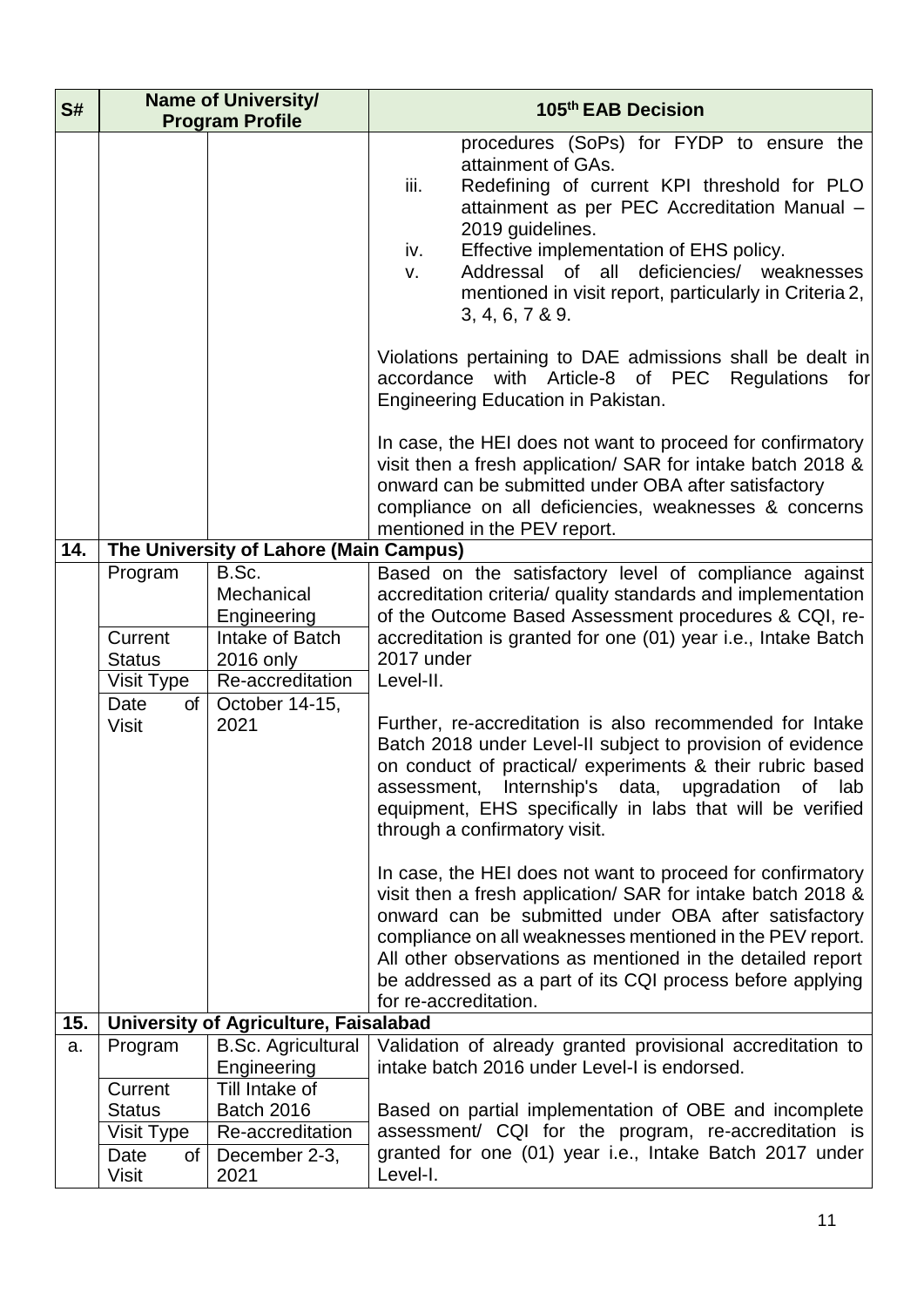| S#  | <b>Name of University/</b><br><b>Program Profile</b> |                                                                   | 105th EAB Decision                                                                                                                                                                                                                                                                                                                                                                                                                                                                                                                                                                                                                                                                                                                                                                                                         |
|-----|------------------------------------------------------|-------------------------------------------------------------------|----------------------------------------------------------------------------------------------------------------------------------------------------------------------------------------------------------------------------------------------------------------------------------------------------------------------------------------------------------------------------------------------------------------------------------------------------------------------------------------------------------------------------------------------------------------------------------------------------------------------------------------------------------------------------------------------------------------------------------------------------------------------------------------------------------------------------|
| b.  | Program<br>Current<br><b>Status</b>                  | B.Sc. Energy<br><b>Systems</b><br>From Intake of<br>Batch 2013 to | Further, re-accreditation is also recommended for Intake<br>Batch 2018 under Level-II subject to verification of<br>compliance on all weaknesses and concerns as mentioned<br>in visit report, through a confirmatory visit.<br>In case, the HEI does not want to proceed for confirmatory<br>visit then a fresh application/ SAR for intake batch 2018 &<br>onward can be submitted under OBA after satisfactory<br>compliance on all weaknesses mentioned in the PEV report.<br>All other observations as mentioned in the detailed report<br>be addressed as a part of its CQI process before applying<br>for re-accreditation.<br>Based on partial implementation of OBE and incomplete<br>assessment/ CQI for the program, re-accreditation is<br>granted for one (01) year i.e., Intake Batch 2017 under<br>Level-I. |
|     | Visit Type<br>Date<br>of<br><b>Visit</b>             | 2016<br>Re-accreditation<br>December 2-3,<br>2021                 | Further, re-accreditation is also recommended for Intake<br>Batch 2018 under Level-II subject to a confirmatory visit to<br>verify the compliance on following:<br>i.<br>Implementation of CEPs, PBLs & OELs in theory/<br>lab courses.<br>ii.<br>Implementation of well-defined mechanism of<br>rubrics and comprehensive standard operating<br>procedures (SoPs) for FYDP to ensure the<br>attainment of GAs.<br>iii.<br>Evidence of CQI loop<br>completion<br>and<br>implementation of proper corrective actions at<br>Course level, Program level and Student level.<br>iv.<br>Effective implementation of EHS policy.<br>Addressal of all deficiencies/ weaknesses<br>v.<br>mentioned in visit report, particularly in Criteria 3,<br>6 & 8.                                                                          |
|     |                                                      |                                                                   | In case, the HEI does not want to proceed for confirmatory<br>visit then a fresh application/ SAR for intake batch 2018 &<br>onward can be submitted under OBA after satisfactory<br>compliance on all weaknesses mentioned in the PEV report.<br>All other observations as mentioned in the detailed report<br>be addressed as a part of its CQI process before applying                                                                                                                                                                                                                                                                                                                                                                                                                                                  |
| 16. |                                                      |                                                                   | for re-accreditation visit.                                                                                                                                                                                                                                                                                                                                                                                                                                                                                                                                                                                                                                                                                                                                                                                                |
|     |                                                      |                                                                   | The Superior College, Lahore (Superior University, Lahore)                                                                                                                                                                                                                                                                                                                                                                                                                                                                                                                                                                                                                                                                                                                                                                 |
| a.  | Program                                              | <b>B.Sc. Electrical</b><br>Engineering                            | Validation of already granted provisional accreditation to<br>intake batch 2016 under Level-I is endorsed.                                                                                                                                                                                                                                                                                                                                                                                                                                                                                                                                                                                                                                                                                                                 |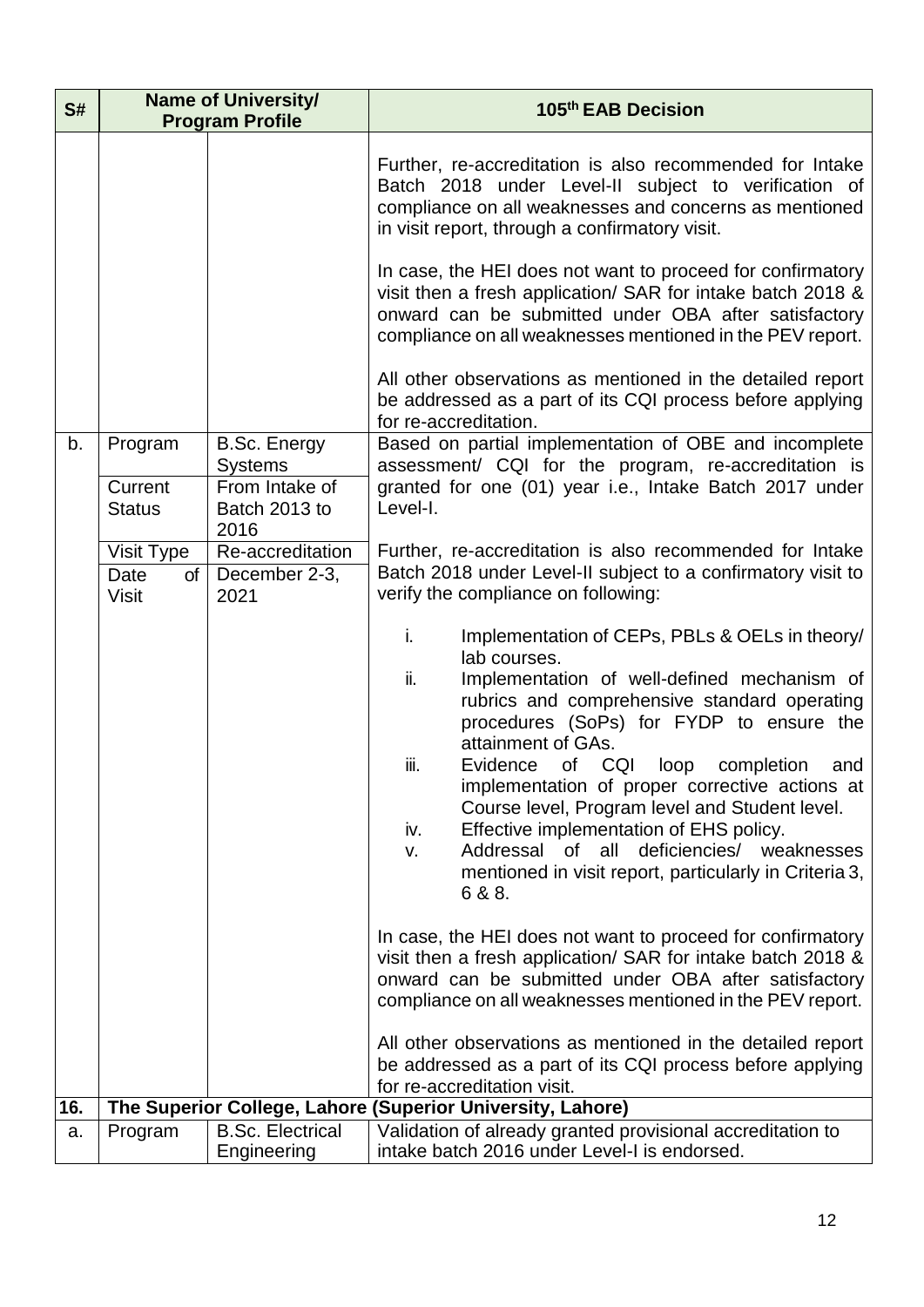| S# |                                                                      | <b>Name of University/</b><br><b>Program Profile</b>                                  | 105th EAB Decision                                                                                                                                                                                                                                                                                                                                                                                                                                                                                                                    |  |
|----|----------------------------------------------------------------------|---------------------------------------------------------------------------------------|---------------------------------------------------------------------------------------------------------------------------------------------------------------------------------------------------------------------------------------------------------------------------------------------------------------------------------------------------------------------------------------------------------------------------------------------------------------------------------------------------------------------------------------|--|
|    | Current<br><b>Status</b><br>Visit Type<br>Date<br>of                 | From Intake of<br>Batch 2009 to<br>2016<br>Re-accreditation<br>October 11-12,         | Based on partial implementation of OBE and incomplete<br>assessment/ CQI for the program, re-accreditation is<br>granted for one (01) year i.e., Intake Batch 2017 under<br>Level-I<br>Further, re-accreditation is also recommended for Intake<br>Batch 2018 under Level-II subject to a confirmatory visit to<br>verify the compliance on following:                                                                                                                                                                                |  |
|    | <b>Visit</b>                                                         | 2021                                                                                  |                                                                                                                                                                                                                                                                                                                                                                                                                                                                                                                                       |  |
|    |                                                                      |                                                                                       | i.<br>Implementation of CEPs, PBLs & OELs in theory/<br>lab courses.<br>ii.<br>Implementation of well-defined mechanism of<br>rubrics and comprehensive standard operating<br>procedures (SoPs) for FYDP to ensure the<br>attainment of GAs.<br>iii.<br>Evidence of CQI<br>loop<br>completion<br>and<br>implementation of proper corrective actions at<br>Course level, Program level and Student level.<br>iv.<br>of<br>all<br>weaknesses/<br>Addressal<br>concerns<br>mentioned in visit report, particularly in Criteria 2<br>& 3. |  |
|    |                                                                      |                                                                                       | In case, the HEI does not want to proceed for confirmatory<br>visit then a fresh application/ SAR for intake batch 2018 &<br>onward can be submitted under OBA after satisfactory<br>compliance on all weaknesses & concerns mentioned in the<br>PEV report.                                                                                                                                                                                                                                                                          |  |
|    |                                                                      |                                                                                       | Violations pertaining to DAE admissions shall be dealt in<br>accordance with Article-8 of PEC Regulations of<br>Engineering Education in Pakistan.                                                                                                                                                                                                                                                                                                                                                                                    |  |
|    |                                                                      |                                                                                       | All other observations as mentioned in the detailed report<br>be addressed as a part of its CQI process before applying<br>for re-accreditation.                                                                                                                                                                                                                                                                                                                                                                                      |  |
| b. | Program                                                              | <b>B.Sc. Avionics</b><br>Engineering                                                  | Validation of already granted provisional accreditation to<br>intake batch 2016 under Level-I is endorsed.                                                                                                                                                                                                                                                                                                                                                                                                                            |  |
|    | Current<br><b>Status</b><br>Visit Type<br>Date<br>of<br><b>Visit</b> | From Intake of<br>Batch 2014 to<br>2016<br>Re-accreditation<br>October 11-12,<br>2021 | Based on partial implementation of OBE and incomplete<br>assessment/ CQI for the program, re-accreditation is<br>granted for one (01) year i.e., Intake Batch 2017 under<br>Level-I.                                                                                                                                                                                                                                                                                                                                                  |  |
|    |                                                                      |                                                                                       | Further, re-accreditation is also recommended for Intake<br>Batch 2018 under Level-II is subject to a confirmatory visit<br>to verify the compliance on following:                                                                                                                                                                                                                                                                                                                                                                    |  |
|    |                                                                      |                                                                                       | i.<br>Implementation of CEPs, PBLs & OELs in theory/<br>lab courses.                                                                                                                                                                                                                                                                                                                                                                                                                                                                  |  |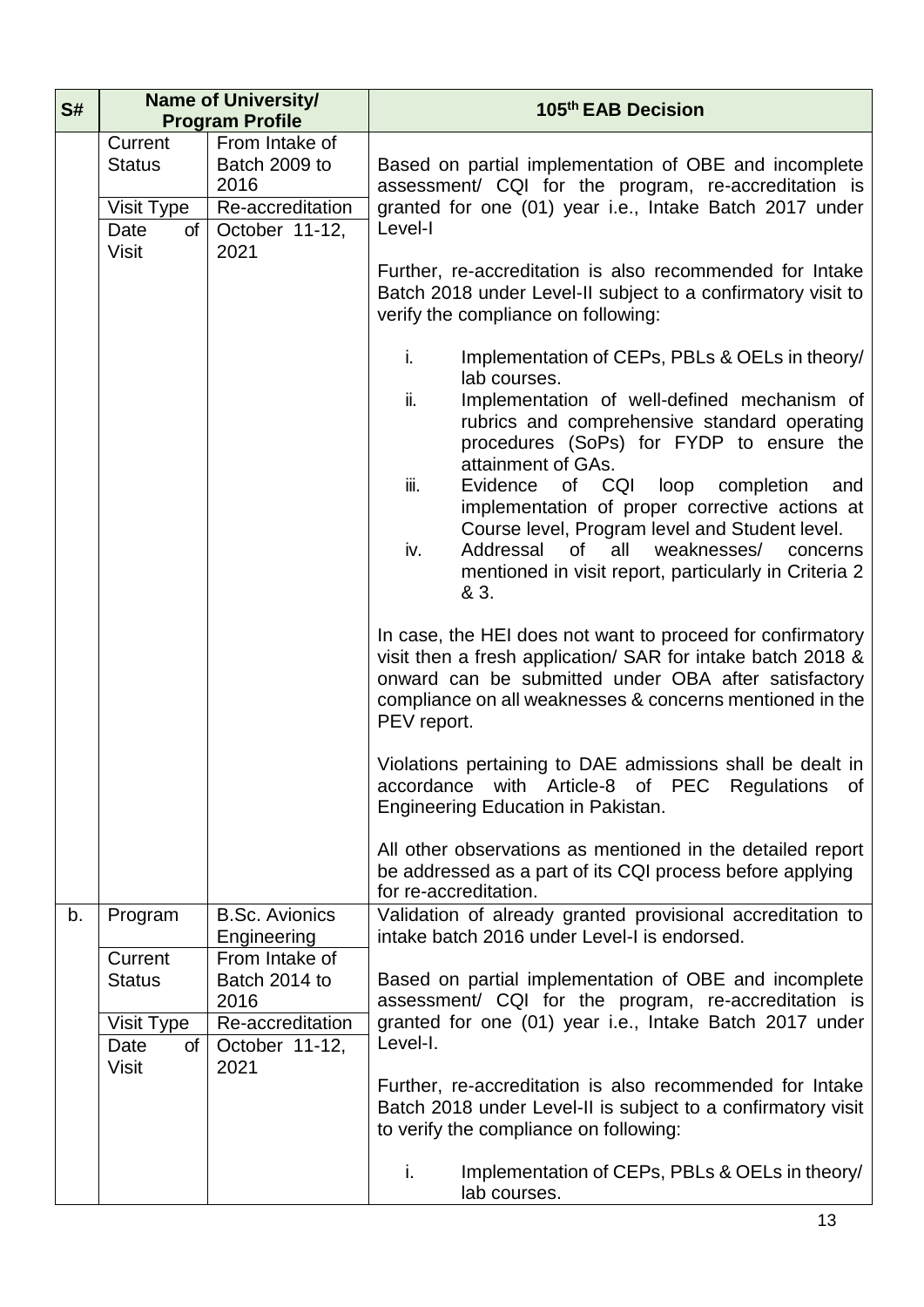| S# | <b>Name of University/</b><br><b>Program Profile</b> | 105 <sup>th</sup> EAB Decision                                                                                                                                                                                                                                             |
|----|------------------------------------------------------|----------------------------------------------------------------------------------------------------------------------------------------------------------------------------------------------------------------------------------------------------------------------------|
|    |                                                      | Segregation of following labs along with adding<br>ii.<br>more number of trainers:                                                                                                                                                                                         |
|    |                                                      | a. Flight Control Systems lab<br>b. Radar Lab<br>c. Avionics System Design lab                                                                                                                                                                                             |
|    |                                                      | In case, the HEI does not want to proceed for confirmatory<br>visit then a fresh application/ SAR for intake batch 2018 &<br>onward can be submitted under OBA after satisfactory<br>compliance on all deficiencies, weaknesses & concerns<br>mentioned in the PEV report. |
|    |                                                      | All other observations as mentioned in the detailed report<br>be addressed as a part of its CQI process before applying<br>for re-accreditation.                                                                                                                           |

# **Zone-II (Sindh & Balochistan)**

| S#  | Name of<br><b>University/Program Profile</b> |                                  | 105th EAB Decision                                                                                                                                                                                                                                                                                                                                                                                             |
|-----|----------------------------------------------|----------------------------------|----------------------------------------------------------------------------------------------------------------------------------------------------------------------------------------------------------------------------------------------------------------------------------------------------------------------------------------------------------------------------------------------------------------|
| 01. |                                              |                                  | Dawood University of Engineering and Technology, Karachi                                                                                                                                                                                                                                                                                                                                                       |
|     | Program                                      | B.E. Metallurgy<br>and Materials | Based on the satisfactory level of compliance against<br>accreditation criteria/ quality standards and implementation of                                                                                                                                                                                                                                                                                       |
|     | Current                                      | From Intake of                   | the Outcome Based Assessment procedures & CQI, re-                                                                                                                                                                                                                                                                                                                                                             |
|     | <b>Status</b>                                | Batch 2005 to<br>2016            | accreditation is granted for one (01) year i.e., Intake Batch<br>2017 under Level-II.                                                                                                                                                                                                                                                                                                                          |
|     | Visit Type                                   | Re-accreditation                 |                                                                                                                                                                                                                                                                                                                                                                                                                |
|     | Date<br>of<br><b>Visit</b>                   | October 14-15,<br>2021           | Further, the HEI has to submit a fresh application/ SAR for<br>re-accreditation of intake batches 2018 & onwards under<br>satisfactory compliance on deficiencies,<br>OBA after<br>weaknesses & concerns mentioned in the PEV report.                                                                                                                                                                          |
| 02. |                                              |                                  | Hamdard University of Engineering and Technology, Karachi (Hamdard University,                                                                                                                                                                                                                                                                                                                                 |
|     | Karachi)                                     |                                  |                                                                                                                                                                                                                                                                                                                                                                                                                |
| a.  | Program                                      | <b>B.E. Electrical</b>           | Based on verification of satisfactory level of compliance                                                                                                                                                                                                                                                                                                                                                      |
|     | Current                                      | Till Intake of                   | against accreditation criteria/ quality standards during                                                                                                                                                                                                                                                                                                                                                       |
|     | <b>Status</b>                                | Batch 2014 to<br>2016            | physical accreditation visit, the already granted provisional<br>accreditation to intake batch 2016 under Level-II is validated.                                                                                                                                                                                                                                                                               |
|     | Visit Type                                   | Re-accreditation                 |                                                                                                                                                                                                                                                                                                                                                                                                                |
|     | Date<br>of<br><b>Visit</b>                   | October 21-22,<br>2021           | Further, based on the satisfactory level of compliance<br>against accreditation criteria/ quality standards and<br>implementation of the Outcome Based Assessment<br>procedures & CQI, re-accreditation is granted for two (02)<br>years i.e., Intake Batches 2017 & 2018 under Level-II.<br>The Institution, however, is required to address all<br>weaknesses & concerns, particularly in Criteria 2, 3 & 9. |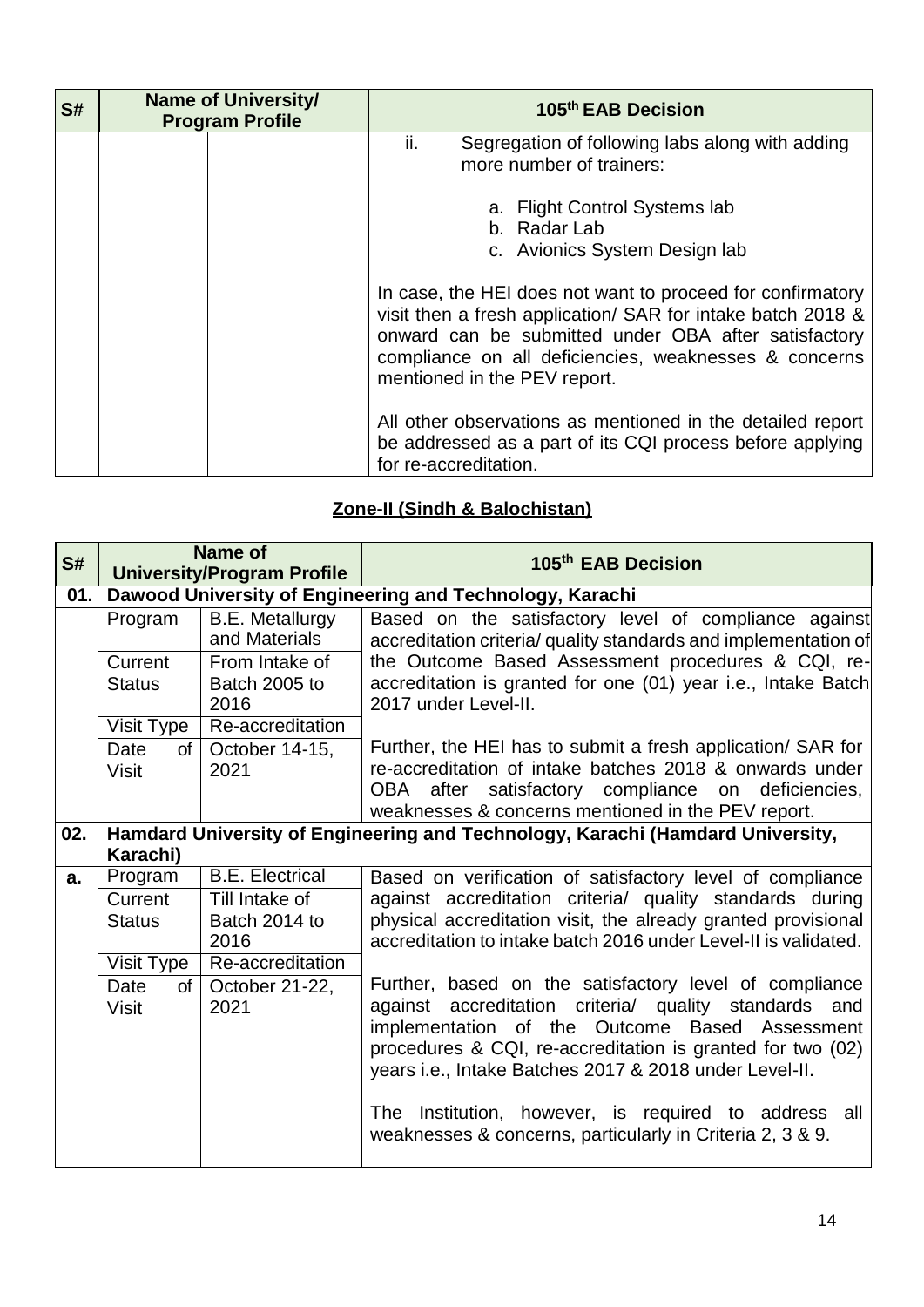| S#  | Name of<br><b>University/Program Profile</b> |                                                               | 105 <sup>th</sup> EAB Decision                                                                                                                                                                                                                                                   |
|-----|----------------------------------------------|---------------------------------------------------------------|----------------------------------------------------------------------------------------------------------------------------------------------------------------------------------------------------------------------------------------------------------------------------------|
|     |                                              |                                                               | Furthermore, all other observations as mentioned in the<br>detailed report be addressed as a part of its CQI process<br>before applying for re-accreditation visit.                                                                                                              |
| b.  | Program                                      | <b>B.E. Electronics</b>                                       | Based on partial implementation of OBE and incomplete                                                                                                                                                                                                                            |
|     | Current<br><b>Status</b>                     | From Intake of<br>Batch 2004 to<br>2016                       | assessment/ CQI for the program, re-accreditation is granted<br>for two (02) years i.e., Intake Batches 2017 & 2018 under<br>Level-I.                                                                                                                                            |
|     | Visit Type                                   | Re-accreditation                                              |                                                                                                                                                                                                                                                                                  |
|     | Date<br><b>Visit</b>                         | of $\vert$ October 21-22,<br>2021                             | The Institution has closed the intake after 2018 onwards.                                                                                                                                                                                                                        |
|     |                                              |                                                               | The Institution, however, is required to address all<br>deficiencies, weaknesses & concerns, particularly in Criteria<br>2, 3, 4, 5, 8 & 9.                                                                                                                                      |
|     |                                              |                                                               | Furthermore, all other observations as mentioned in the<br>detailed report be addressed as a part of its CQI process<br>before applying for re-accreditation visit.                                                                                                              |
| c.  | Program                                      | <b>B.E. Mechanical</b>                                        | Based on verification of satisfactory level of compliance                                                                                                                                                                                                                        |
|     | Current                                      | From Intake of                                                | against accreditation criteria/ quality standards during                                                                                                                                                                                                                         |
|     | <b>Status</b>                                | Batch 2015 to<br>2016                                         | the<br>re-accreditation<br>visit,<br>already<br>physical<br>granted<br>provisional accreditation to intake batch 2016 under Level-I                                                                                                                                              |
|     | Visit Type                                   | Re-accreditation                                              | is validated.                                                                                                                                                                                                                                                                    |
|     | Date<br>of                                   | October 21-22,                                                |                                                                                                                                                                                                                                                                                  |
|     | <b>Visit</b>                                 | 2021                                                          | Further, based on the satisfactory level of compliance against<br>accreditation criteria/ quality standards and implementation of<br>the Outcome Based Assessment procedures & CQI, re-<br>accreditation is granted for one (01) year i.e., Intake Batch<br>2017 under Level-II. |
|     |                                              |                                                               | Furthermore, re-accreditation is also recommended for<br>intake batch 2018 under Level-II subject to submission of<br>satisfactory compliance report along-with tangible evidences<br>on all weaknesses and concerns as mentioned in visit report.                               |
| 03. |                                              | <b>Institute of Business Management, Karachi</b>              |                                                                                                                                                                                                                                                                                  |
|     | Program                                      | <b>B.E. Electrical</b><br>(Telecommunicat<br>ion/Electronics) | Based on partial implementation of OBE and incomplete<br>assessment/CQI for the program, re-accreditation is granted<br>for one (01) year i.e., Intake Batch 2017 under Level-I.                                                                                                 |
|     | Current                                      | From Intake of                                                |                                                                                                                                                                                                                                                                                  |
|     | <b>Status</b>                                | Batch 2011 to<br>2016                                         | Further, re-accreditation is also recommended for intake<br>batch 2018 subject to verification of compliance on                                                                                                                                                                  |
|     | Visit Type                                   | Re-accreditation                                              | deficiency, weaknesses & concerns as mentioned in the                                                                                                                                                                                                                            |
|     | Date<br>of<br><b>Visit</b>                   | October 21-22,<br>2021                                        | PEV report, through a confirmatory visit and the accreditation<br>level will be decided accordingly.                                                                                                                                                                             |
|     |                                              |                                                               | In case, the HEI does not want to proceed for confirmatory<br>visit then a fresh application/ SAR for intake batch 2018 &<br>onward can be submitted under OBA after satisfactory<br>compliance on deficiency, weaknesses<br>concerns<br>&<br>mentioned in the PEV report.       |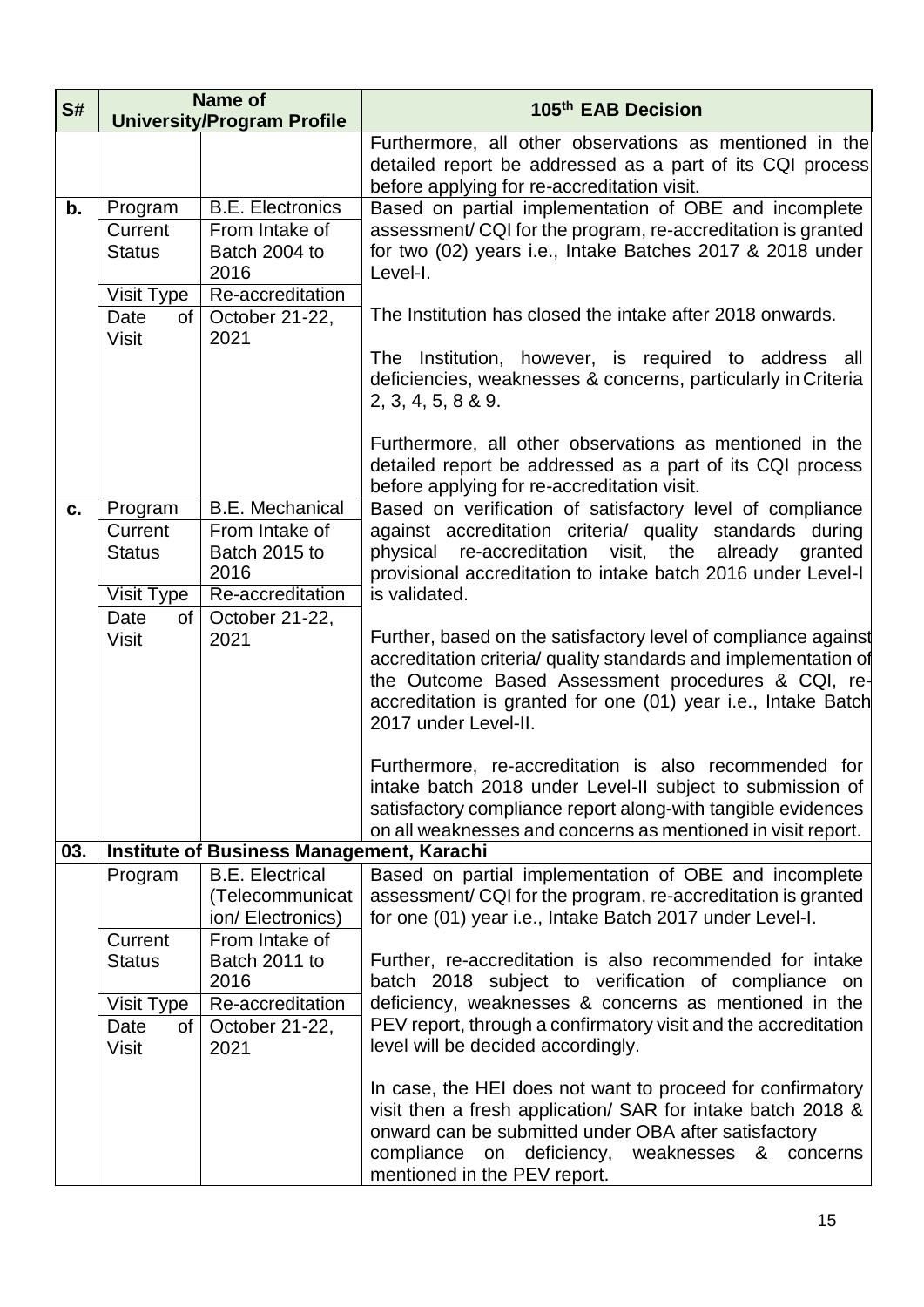| S#  | Name of                                                                         |                                                                                                                        | 105th EAB Decision                                                                                                                                                                                                                                                                                                                                                                                                                                                                                                                                                                                                                                                                                     |
|-----|---------------------------------------------------------------------------------|------------------------------------------------------------------------------------------------------------------------|--------------------------------------------------------------------------------------------------------------------------------------------------------------------------------------------------------------------------------------------------------------------------------------------------------------------------------------------------------------------------------------------------------------------------------------------------------------------------------------------------------------------------------------------------------------------------------------------------------------------------------------------------------------------------------------------------------|
|     |                                                                                 | <b>University/Program Profile</b>                                                                                      |                                                                                                                                                                                                                                                                                                                                                                                                                                                                                                                                                                                                                                                                                                        |
|     |                                                                                 |                                                                                                                        | The HEI is also advised to initiate the rigorous training<br>program for faculty and lab engineers on understanding and<br>effective implementation of CEPs, OELs, PBLs and CQI at<br>student and cohort level.                                                                                                                                                                                                                                                                                                                                                                                                                                                                                        |
| 04. |                                                                                 | <b>Engineering and Technology, Karachi)</b>                                                                            | Institute of Industrial Electronics Engineering (PCSIR), Karachi (NED University of                                                                                                                                                                                                                                                                                                                                                                                                                                                                                                                                                                                                                    |
|     | Program<br>Current<br><b>Status</b><br>Visit Type<br>Date<br>of<br><b>Visit</b> | <b>B.E.</b> Industrial<br>Electronics<br>Till Intake of<br>Batch 2015-16<br>Re-accreditation<br>October 25-26,<br>2021 | Based on verification of satisfactory level of compliance<br>against accreditation criteria/ quality standards during<br>physical accreditation visit, the already granted provisional<br>accreditation to intake batch 2015-16 under Level-I is<br>validated.<br>Further, re-accreditation is also recommended for intake<br>batch 2016-2017 under Level-I subject to verification of<br>compliance on all deficiencies, weaknesses & concerns as<br>mentioned in the PEV report, through a confirmatory visit.<br>The HEI is also advised to initiate the rigorous training<br>program for faculty and lab engineers on understanding and<br>effective implementation of CEPs, OELs, PBLs and CQI at |
|     |                                                                                 |                                                                                                                        | student and cohort level.                                                                                                                                                                                                                                                                                                                                                                                                                                                                                                                                                                                                                                                                              |
| 05. | <b>Sukkur Institute of Business Administration, Sukkur</b>                      |                                                                                                                        |                                                                                                                                                                                                                                                                                                                                                                                                                                                                                                                                                                                                                                                                                                        |
|     | Program<br>Current<br><b>Status</b><br>Visit Type                               | Bachelor of<br>Engineering in<br>Electrical<br>From Intake of<br>Batch 2010 to<br>2016<br>Re-accreditation             | Based on the satisfactory level of compliance against<br>accreditation criteria/ quality standards and implementation of<br>the Outcome Based Assessment procedures & CQI, re-<br>accreditation is granted for One (01) year i.e., Intake Batch<br>2017 under Level-II<br>Further, re-accreditation is also granted to Intake Batch-2018                                                                                                                                                                                                                                                                                                                                                               |
|     | Date<br><b>Visit</b>                                                            | of $\vert$ October 15-16,<br>2021                                                                                      | under Level-II subject to verification of compliance on all the<br>weaknesses & Concerns as mentioned in the PEV report,<br>through a confirmatory visit.<br>In case, the HEI does not want to proceed for confirmatory<br>visit then a fresh application/ SAR for intake batch 2018 &<br>onward can be submitted under OBA after satisfactory<br>compliance on all observations/ weaknesses mentioned in<br>the PEV report.                                                                                                                                                                                                                                                                           |
| 06. |                                                                                 |                                                                                                                        | Balochistan University of Engineering and Technology, Khuzdar                                                                                                                                                                                                                                                                                                                                                                                                                                                                                                                                                                                                                                          |
| a.  | Program                                                                         | <b>B.E Civil</b><br>Engineering                                                                                        | Based on the satisfactory level of compliance against<br>accreditation criteria/ quality standards and implementation of                                                                                                                                                                                                                                                                                                                                                                                                                                                                                                                                                                               |
|     | Current<br><b>Status</b><br>Visit Type<br>Date<br>οf                            | Till Intake of<br><b>Batch 2016</b><br>Re-accreditation<br>November 19-                                                | the Outcome Based Assessment procedures & CQI, re-<br>accreditation is granted for two (02) years i.e., for Intake<br>Batches 2017 & 2018 under Level-II.                                                                                                                                                                                                                                                                                                                                                                                                                                                                                                                                              |
|     | <b>Visit</b>                                                                    | 20, 2021                                                                                                               | The Institution, however, is required to address all<br>weaknesses & concerns, particularly in Criteria 3 & 8 as<br>mentioned in the PEV report as part of its CQI process.                                                                                                                                                                                                                                                                                                                                                                                                                                                                                                                            |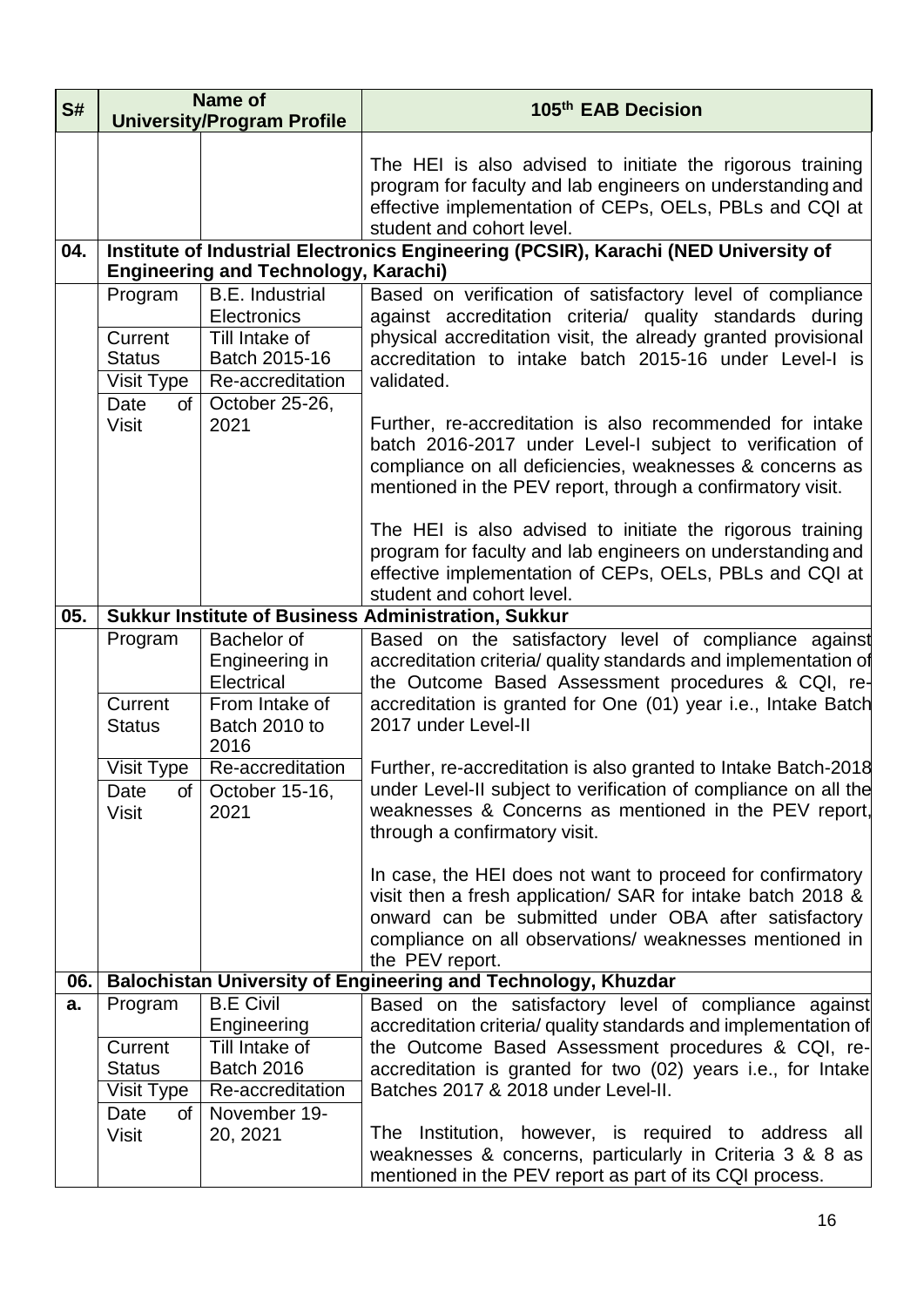| <b>b.</b>   Program | <b>B.E</b> Computer | Based on the satisfactory level of compliance against           |
|---------------------|---------------------|-----------------------------------------------------------------|
|                     | Systems             | accreditation criteria/ quality standards and implementation of |
|                     | Engineering         | the Outcome Based Assessment procedures & CQI, re-              |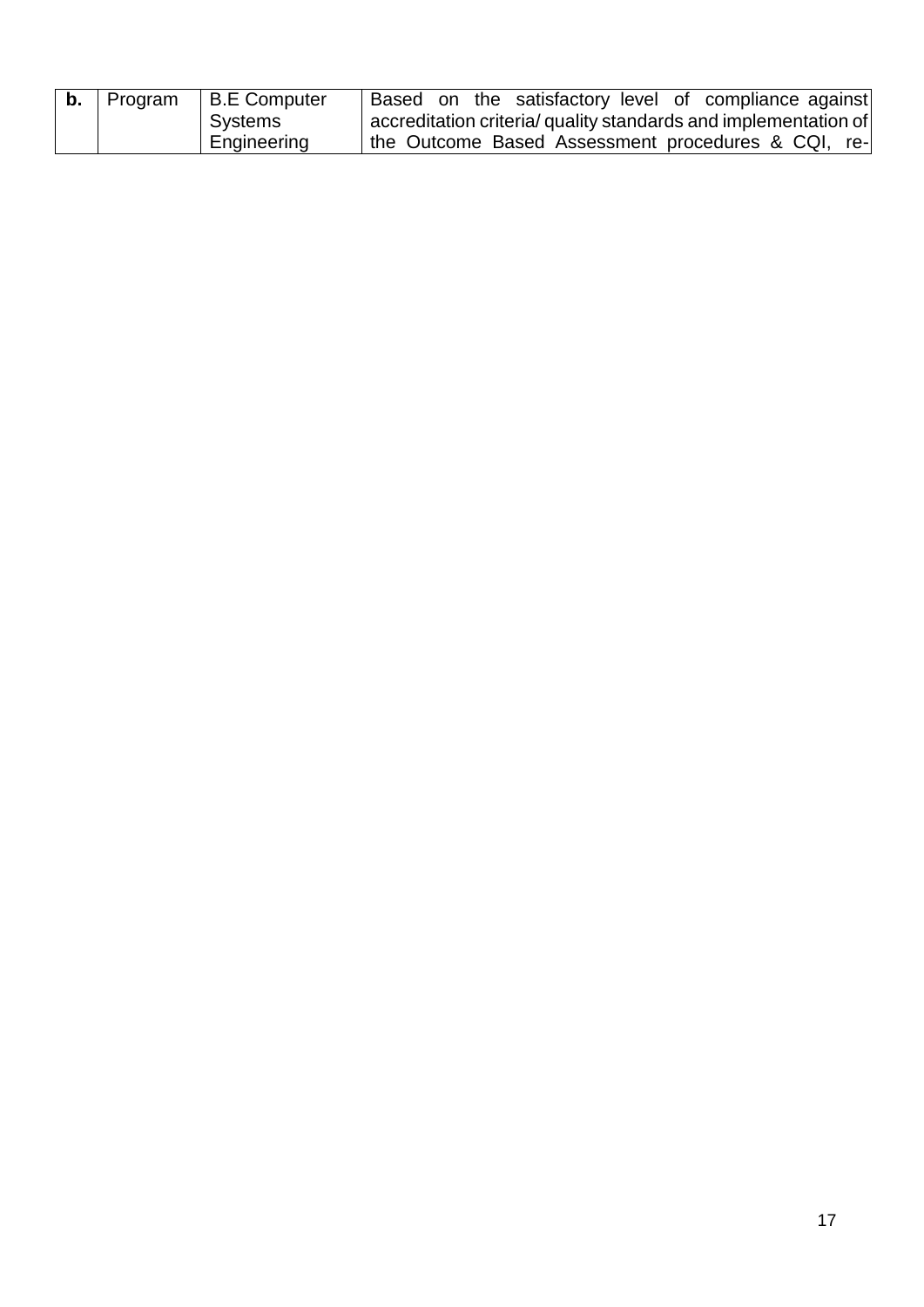| S#  | <b>Name of</b>           |                                     | 105th EAB Decision                                                                                                         |  |
|-----|--------------------------|-------------------------------------|----------------------------------------------------------------------------------------------------------------------------|--|
|     |                          | <b>University/Program Profile</b>   |                                                                                                                            |  |
|     | Current                  | Till Intake of                      | accreditation is granted for two (02) years i.e., for Intake                                                               |  |
|     | <b>Status</b>            | Batch 2002 to                       | Batches 2017 & 2018 under Level-II.                                                                                        |  |
|     | Visit Type               | 2016<br>Re-accreditation            | The Institution, however, is required to address all                                                                       |  |
|     | Date<br>of               | November 19-                        | weaknesses & concerns, particularly in Criteria 3, 5 & 8 as                                                                |  |
|     | <b>Visit</b>             | 20, 2021                            | mentioned in the PEV report as part of its CQI process.                                                                    |  |
| c.  | Program                  | <b>B.E Electrical</b>               | Based on the satisfactory level of compliance against                                                                      |  |
|     | Current                  | Engineering<br>Till Intake of       | accreditation criteria/ quality standards and implementation of                                                            |  |
|     | <b>Status</b>            | <b>Batch 2016</b>                   | the Outcome Based Assessment procedures & CQI, re-<br>accreditation is granted for two (02) years i.e., for Intake         |  |
|     | Visit Type               | Re-accreditation                    | Batches 2017 & 2018 under Level-II.                                                                                        |  |
|     | Date<br>οf               | November 19-                        |                                                                                                                            |  |
|     | <b>Visit</b>             | 20, 2021                            | The Institution, however, is required to address all                                                                       |  |
|     |                          |                                     | weaknesses & concerns, particularly in Criteria 3 & 8 as                                                                   |  |
|     |                          |                                     | mentioned in the PEV report as part of its CQI process.                                                                    |  |
| d.  | Program                  | <b>B.E. Mechanical</b>              | Based on verification of satisfactory level of compliance                                                                  |  |
|     | Current<br><b>Status</b> | Till Intake of<br><b>Batch 2016</b> | against accreditation criteria/ quality standards during<br>physical re-accreditation visit, the already granted           |  |
|     | Visit Type               | Re-accreditation                    | provisional accreditation to intake batch 2016 under Level-I                                                               |  |
|     | Date<br>0f               | November 19-                        | is validated.                                                                                                              |  |
|     | <b>Visit</b>             | 20, 2021                            |                                                                                                                            |  |
|     |                          |                                     | Further, re-accreditation is also granted for intake batch                                                                 |  |
|     |                          |                                     | 2017 under Level-I.                                                                                                        |  |
|     |                          |                                     | Moreover, the HEI has to submit a fresh application/ SAR for                                                               |  |
|     |                          |                                     | re-accreditation of intake batches 2018 & onwards under                                                                    |  |
|     |                          |                                     | OBA.                                                                                                                       |  |
|     |                          |                                     | The Institution, however, is required to address all                                                                       |  |
|     |                          |                                     | weaknesses & concerns, particularly in Criteria 3 & 8 as                                                                   |  |
|     |                          |                                     | mentioned in the PEV report as part of its CQI process.                                                                    |  |
| 07. |                          |                                     | <b>Bahria University, Islamabad (Karachi Campus)</b>                                                                       |  |
| a.  | Program                  | <b>Bachelors</b> in                 | Based on partial implementation of OBE and major                                                                           |  |
|     |                          | Electrical                          | deficiencies & weaknesses in most of the criteria for intake<br>Batch 2016 provisional accreditation already granted under |  |
|     | Current                  | Engineering<br>Intake of Batch      | level-II is downgraded to Level-I.                                                                                         |  |
|     | <b>Status</b>            | <b>Fall-2005 to</b>                 |                                                                                                                            |  |
|     |                          | 2016                                | Further, re-accreditation is granted for intake Batch 2017                                                                 |  |
|     | Visit Type               | Re-accreditation                    | under Level-II subject to submission of satisfactory                                                                       |  |
|     | Date<br>of               | December 27-                        | compliance along with all the tangible evidences on all                                                                    |  |
|     | <b>Visit</b>             | 28, 2021                            | observations mentioned in the visitation report.                                                                           |  |
|     |                          |                                     | Moreover, re-accreditation is also granted for intake batch                                                                |  |
|     |                          |                                     | 2018 under level-II subject to verification on all the                                                                     |  |
|     |                          |                                     | observations mentioned in the visitation report through                                                                    |  |
|     |                          |                                     | confirmatory visit.                                                                                                        |  |
|     |                          |                                     | In case, the HEI does not want to proceed for confirmatory                                                                 |  |
|     |                          |                                     | visit then a fresh application/ SAR for intake batch 2018 &                                                                |  |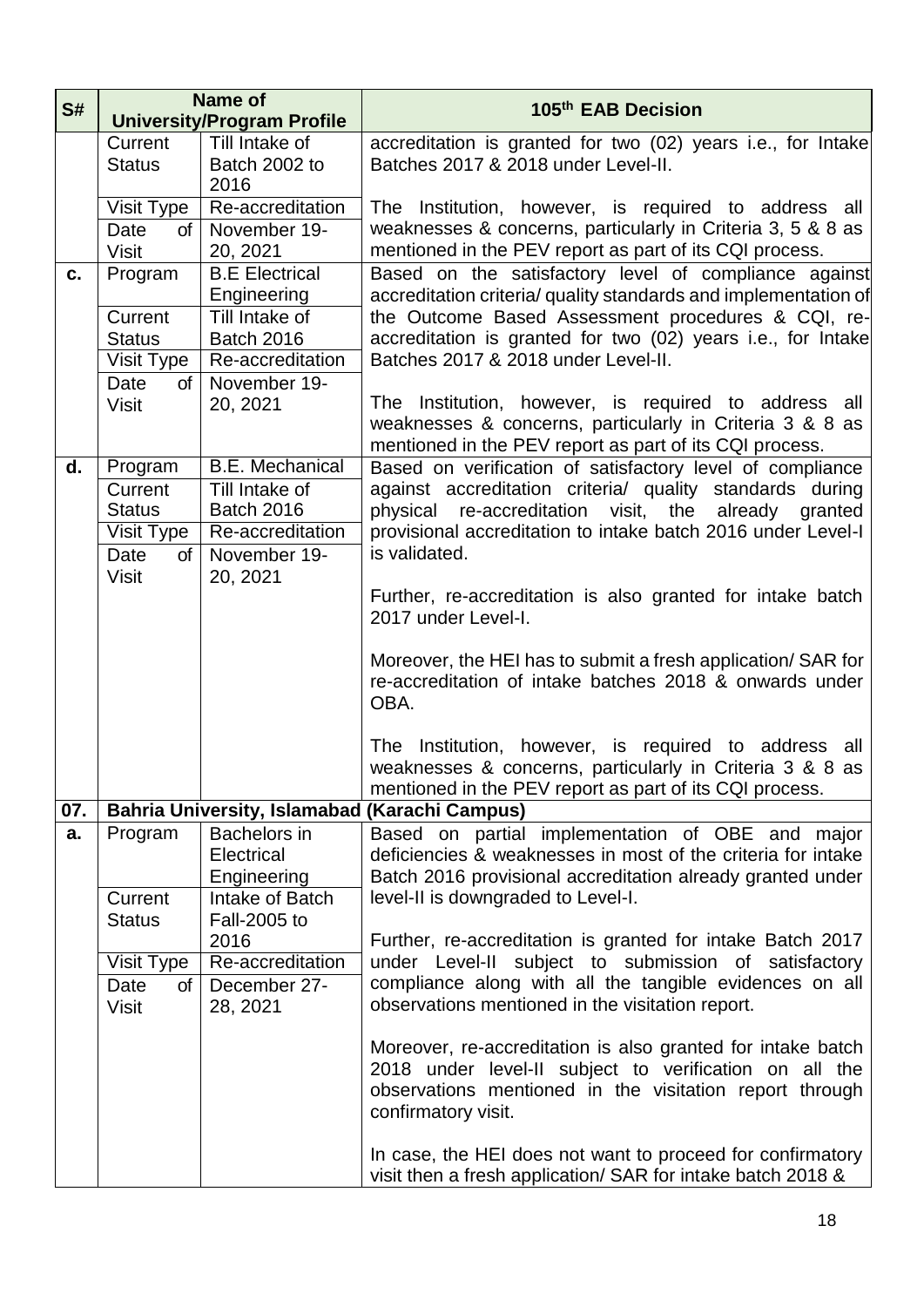| S# |                                          | <b>Name of</b><br><b>University/Program Profile</b>                                              | 105th EAB Decision                                                                                                                                                                                                                                                                                                                                                                                                                                                                                                                                                                                                                                                                                                                                                                                                                                                                                                                                                                                                                                                                                                                                                |  |
|----|------------------------------------------|--------------------------------------------------------------------------------------------------|-------------------------------------------------------------------------------------------------------------------------------------------------------------------------------------------------------------------------------------------------------------------------------------------------------------------------------------------------------------------------------------------------------------------------------------------------------------------------------------------------------------------------------------------------------------------------------------------------------------------------------------------------------------------------------------------------------------------------------------------------------------------------------------------------------------------------------------------------------------------------------------------------------------------------------------------------------------------------------------------------------------------------------------------------------------------------------------------------------------------------------------------------------------------|--|
|    |                                          |                                                                                                  | onward can be submitted under OBA after satisfactory<br>compliance on all weaknesses & concerns mentioned in the<br>PEV report.                                                                                                                                                                                                                                                                                                                                                                                                                                                                                                                                                                                                                                                                                                                                                                                                                                                                                                                                                                                                                                   |  |
| b. | Program                                  | Bachelor of<br>Computer<br>Engineering                                                           | The already granted provisional accreditation to intake batch<br>2016 under Level-I is validated.                                                                                                                                                                                                                                                                                                                                                                                                                                                                                                                                                                                                                                                                                                                                                                                                                                                                                                                                                                                                                                                                 |  |
|    | Current<br><b>Status</b>                 | From Intake of<br><b>Batch Spring-</b><br>2001 to Spring-<br>2009 and Intake<br>of Batch 2013 to | Based on partial implementation of OBE and incomplete<br>assessment/CQI for the program, re-accreditation is granted<br>for one (01) year i.e., for Intake Batch 2017 under Level-I.<br>Further, re-accreditation is also granted for intake batch                                                                                                                                                                                                                                                                                                                                                                                                                                                                                                                                                                                                                                                                                                                                                                                                                                                                                                                |  |
|    | Visit Type                               | 2016<br>Re-accreditation                                                                         | 2018 under Level-II subject to verification of following<br>observations through a confirmatory visit:                                                                                                                                                                                                                                                                                                                                                                                                                                                                                                                                                                                                                                                                                                                                                                                                                                                                                                                                                                                                                                                            |  |
|    | Date<br>οf<br><b>Visit</b>               | December 27-<br>28, 2021                                                                         | Implementation of OBE framework in true letter & sprit<br>i.<br>as per Accreditation Mnual-2019 Guidelines.<br>The mapping of courses to PLOs needs to be updated<br>ii.<br>thoroughly. Evidence required for the attainment of<br>CLOs/PLOs at appropriate taxonomy levels.<br>Lab rubrics should be properly defined and mapped<br>iii.<br>to appropriate learning domains i.e. Cognitive,<br>Affective, and Psychomotor along with justifiable<br>taxonomy level<br>Evidence of Complex Engineering Problems as per<br>iv.<br>guidelines of PEC accreditation manual 2019 for<br>batch 2018.<br>Rigorous training program for faculty and<br>lab<br>V.<br>engineers on understanding and implementation of<br>OBE in general and CEPs, OELs, PBLs and CQI at<br>student and cohort level in particular.<br>Addressal of all observations mentioned in the visit<br>VI.<br>report<br>In case, the HEI does not want to proceed for confirmatory<br>visit then a fresh application/ SAR for intake batch 2018 &<br>onward can be submitted under OBA after satisfactory<br>compliance on all deficiencies, weaknesses & concerns<br>mentioned in the PEV report. |  |
| C. | Program                                  | Bachelor of<br>Software<br>Engineering                                                           | Based on the satisfactory level of compliance against<br>accreditation criteria/ quality standards and implementation of<br>the Outcome Based Assessment procedures & CQI, re-                                                                                                                                                                                                                                                                                                                                                                                                                                                                                                                                                                                                                                                                                                                                                                                                                                                                                                                                                                                    |  |
|    | <b>Current Status</b>                    | From Intake<br>of Batch<br>Fall-2001 to                                                          | accreditation is granted for two (02) years i.e., for Intake<br>Batches 2017 & 2018 under Level-II.                                                                                                                                                                                                                                                                                                                                                                                                                                                                                                                                                                                                                                                                                                                                                                                                                                                                                                                                                                                                                                                               |  |
|    | Visit Type                               | 2015<br>Re-<br>accreditation                                                                     | The Institution, however, is required to address all<br>weaknesses & concerns, particularly in Criteria 3 & 8 as<br>mentioned in the PEV report as part of its CQI process.                                                                                                                                                                                                                                                                                                                                                                                                                                                                                                                                                                                                                                                                                                                                                                                                                                                                                                                                                                                       |  |
|    | Date of Visit<br>December<br>27-28, 2021 |                                                                                                  |                                                                                                                                                                                                                                                                                                                                                                                                                                                                                                                                                                                                                                                                                                                                                                                                                                                                                                                                                                                                                                                                                                                                                                   |  |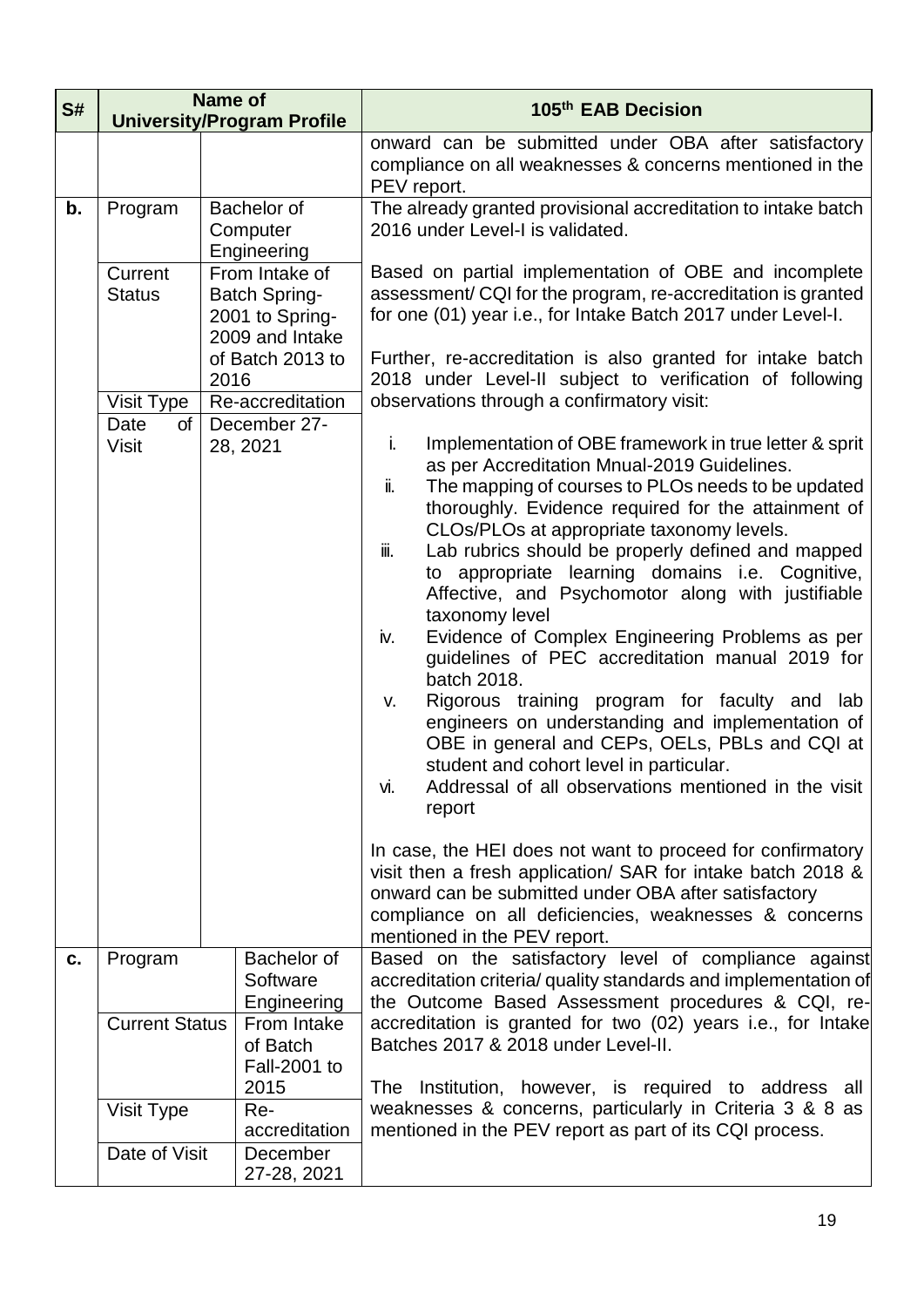| S#  | Name of<br><b>University/Program Profile</b> |                                                        | 105th EAB Decision                                                                                                                                                                                                                                                                                                                                  |
|-----|----------------------------------------------|--------------------------------------------------------|-----------------------------------------------------------------------------------------------------------------------------------------------------------------------------------------------------------------------------------------------------------------------------------------------------------------------------------------------------|
| 08. |                                              |                                                        | Indus University, Karachi (Formerly Indus Institute of Higher Education, Karachi)                                                                                                                                                                                                                                                                   |
|     | Program                                      | B.E.<br>Electrical<br>(Electronics/<br>Power)          | EAB observed serious observation pertaining to shortage of<br>the essential resources in terms of laboratories &<br>infrastructure and therefore, recommended re-accreditation<br>for intake batches 2017 & 2018 subject to verification of all                                                                                                     |
|     | <b>Current Status</b>                        | Engineering<br>From Intake<br>of Batch                 | observations in the visit report, particularly availability of<br>laboratories and<br>infrastructure<br>requisite<br>through<br>a<br>confirmatory visit.                                                                                                                                                                                            |
|     | Visit Type                                   | 2015 to 2016<br>Re-<br>accreditation                   | Further, the decision for change of Scope (merger of<br>Electrical (Electronics) and Electrical (Power) Engineering                                                                                                                                                                                                                                 |
|     | Date of Visit                                | December<br>09-10, 2021                                | program) will be dealt as per the outcome of the above<br>confirmatory visit.                                                                                                                                                                                                                                                                       |
| 09. |                                              |                                                        | Shaheed Zulfikar Ali Bhutto Institute of Science and Technology, Karachi                                                                                                                                                                                                                                                                            |
|     | Program                                      | B.E.<br>Mechatronic<br>S                               | The already granted provisional accreditation to intake batch<br>2016 under Level-II is validated.                                                                                                                                                                                                                                                  |
|     | <b>Current Status</b>                        | Intake of<br><b>Batch 2015</b><br>to 2016              | Further, based on the satisfactory level of compliance against<br>accreditation criteria/ quality standards and implementation of<br>the Outcome Based Assessment procedures & CQI, re-                                                                                                                                                             |
|     | Visit Type                                   | Re-<br>accreditation                                   | accreditation is granted for two (02) years i.e., for Intake<br>Batches 2017 & 2018 under Level-II.                                                                                                                                                                                                                                                 |
|     | Date of Visit                                | December<br>23-24, 2021                                | The Institution, however, is required to address<br>all<br>weaknesses & concerns, particularly in Criteria 2, 3, 8 as<br>mentioned in the PEV report as part of its CQI process.                                                                                                                                                                    |
| 10. | The Salim Habib University, Karachi          |                                                        |                                                                                                                                                                                                                                                                                                                                                     |
|     | Program<br><b>Current Status</b>             | B.E<br><b>Biomedical</b><br>Engineering<br>From intake | Based on partial implementation of OBE and incomplete<br>assessment/ CQI for the program, accreditation is granted<br>for one (01) year i.e., for Intake Batch 2017 under Level-I.                                                                                                                                                                  |
|     |                                              | of Batch<br>2017<br>Accreditation                      | Further, based on the satisfactory level of compliance against<br>accreditation criteria/ quality standards and implementation of                                                                                                                                                                                                                   |
|     | Visit Type<br>Date of Visit                  | November<br>08-09,2021                                 | the Outcome Based Assessment procedures & CQI, re-<br>accreditation is also recommended for intake 2018 under<br>Level-II subject to verification through a confirmatory visit on<br>following observations:                                                                                                                                        |
|     |                                              |                                                        | a) Establishment of dedicated Computing lab<br>Establishment of dedicated Biomedical Controls Lab<br>b)<br>(with Equipment)<br>Thematic arrangement of labs with appropriate lab<br>C)<br>names as per best national/ international practices.<br>Addressal of all observations/ weaknesses & concerns<br>d)<br>mentioned in detailed visit report. |
| 11. | University of Karachi, Karachi               |                                                        |                                                                                                                                                                                                                                                                                                                                                     |
|     | Program                                      | B.E<br>Chemical<br>Engineering                         | Based on partial implementation of OBE and incomplete<br>assessment/CQI for the program, re-accreditation is granted<br>for one (01) year i.e., for Intake Batch 2017 under Level-I.                                                                                                                                                                |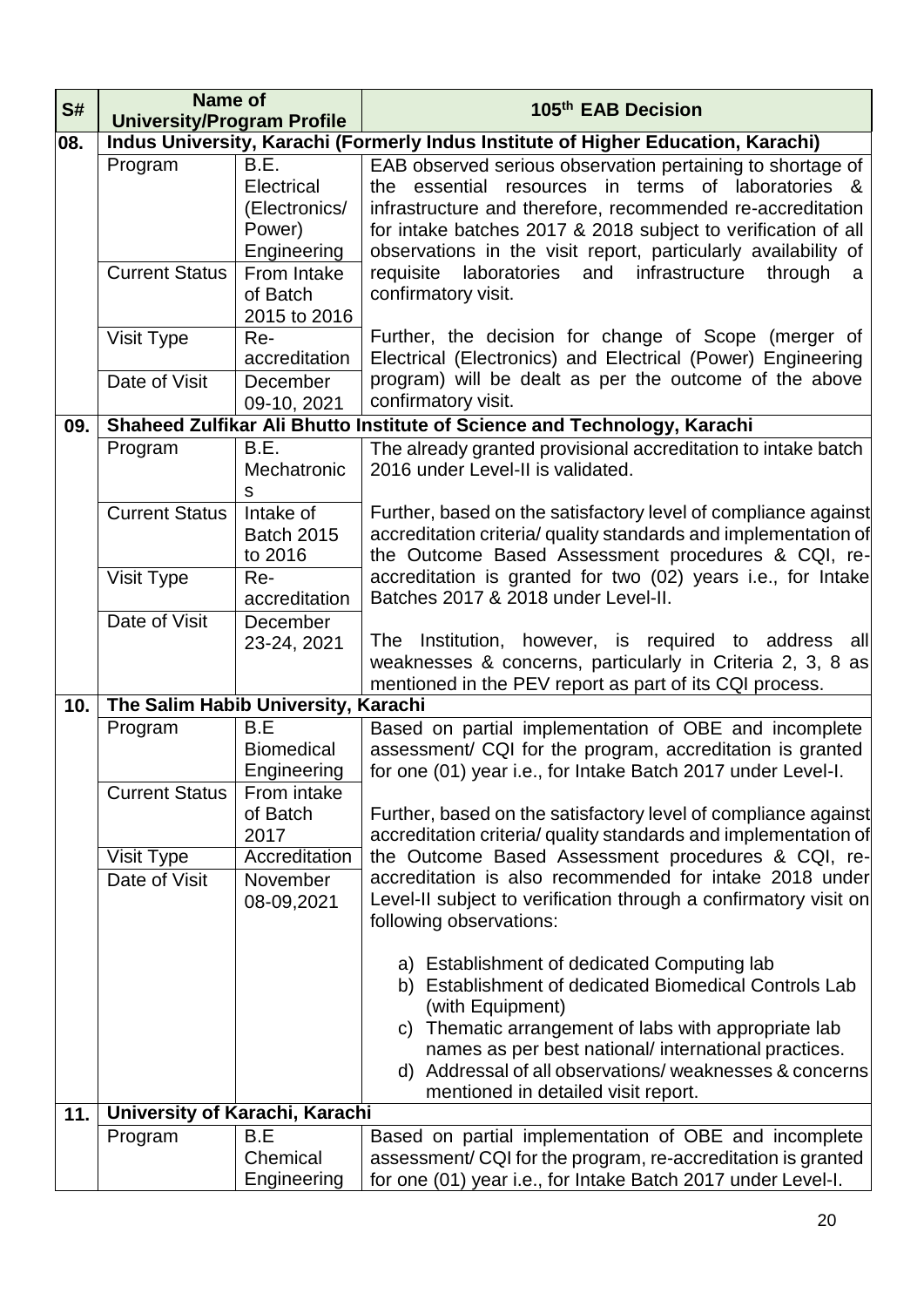| <b>S#</b> | Name of<br><b>University/Program Profile</b> |               | 105th EAB Decision                                               |
|-----------|----------------------------------------------|---------------|------------------------------------------------------------------|
|           | Current Status   From Intake                 |               |                                                                  |
|           |                                              | of Batch      | Further, based on the satisfactory level of compliance against   |
|           |                                              | 2007 to 2016  | accreditation criteria/ quality standards and implementation of  |
|           | Visit Type                                   | Re-           | the Outcome Based Assessment procedures & CQI, re-               |
|           |                                              | accreditation | accreditation is also granted for one (01) year i.e., for Intake |
|           | Date of Visit                                | November      | Batch 2018 under Level-II.                                       |
|           |                                              | 08-09,2021    |                                                                  |
|           |                                              |               | The Institution, however, is required to address all             |
|           |                                              |               | weaknesses & concerns, particularly in Criteria 3 & 8 as         |
|           |                                              |               | mentioned in the PEV report as part of its CQI process.          |

### **Zone-III (Islamabad, AJK, KPK, GB)**

| S#  | <b>Name of University/Program Profile</b> |                                                            | 105th EAB Decision                                                                                                                                                                                                                                                            |
|-----|-------------------------------------------|------------------------------------------------------------|-------------------------------------------------------------------------------------------------------------------------------------------------------------------------------------------------------------------------------------------------------------------------------|
| 01. |                                           | The University of Azad Jammu & Kashmir, Muzaffarabad       |                                                                                                                                                                                                                                                                               |
| a.  | Program                                   | <b>B.Sc. Electrical</b><br>Engineering                     | Based on partial implementation of OBE and<br>incomplete assessment/ CQI for the program,                                                                                                                                                                                     |
|     | Current<br><b>Status</b>                  | From Intake of Batch<br>Fall-2013 to 2016 under<br>Level-I | accreditation is recommended for one (01) year<br>i.e., for Intake Batch 2017 under Level-I subject to<br>appointment/ hiring of at least one (01) more MS/                                                                                                                   |
|     | Visit Type                                | <b>Re-Accreditation</b>                                    | PhD qualified faculty member from core/ relevant                                                                                                                                                                                                                              |
|     | Date of Visit                             | November 26-27, 2021                                       | discipline for fulfillment of eight (08)<br><b>MFS</b><br>requirement.                                                                                                                                                                                                        |
|     |                                           |                                                            | The Institution, however, is required to address all<br>observations/<br>deficiencies,<br>weaknesses<br>&<br>concerns, particularly in Criteria 2, 3, 5, 6, 8 & 9 as<br>mentioned in the PEV report as part of its CQI<br>process before applying for re-accreditation visit. |
| b.  | Program                                   | <b>B.Sc. Software</b><br>Engineering                       | Based on partial implementation of OBE and<br>incomplete assessment/ CQI for the program,                                                                                                                                                                                     |
|     | Current<br><b>Status</b>                  | <b>First Accreditation</b>                                 | accreditation is recommended for one (01) year<br>i.e., for Intake Batch 2017 under Level-I subject to                                                                                                                                                                        |
|     | Visit Type                                | Accreditation                                              | appointment/ hiring of atleast one (01) more MS/                                                                                                                                                                                                                              |
|     | Date of Visit                             | January 10-11, 2022                                        | PhD qualified faculty member from core/ relevant<br>discipline for fulfillment of eight (08) MFS<br>requirement.                                                                                                                                                              |
|     |                                           |                                                            | The HEI is advised to initiate the rigorous training<br>program for faculty and lab engineers on<br>understanding and implementation of OBE in<br>general and CEPs, OELs, PBLs and CQI at<br>student and cohort level in particular.                                          |
|     |                                           |                                                            | The Institution, however, is required to address all<br>deficiencies<br>observations/<br>&<br>weaknesses.<br>particularly in Criteria 2, 3, 5, 6, 8 & 9 as mentioned<br>in the PEV report as part of its CQI process before<br>applying for re-accreditation visit.           |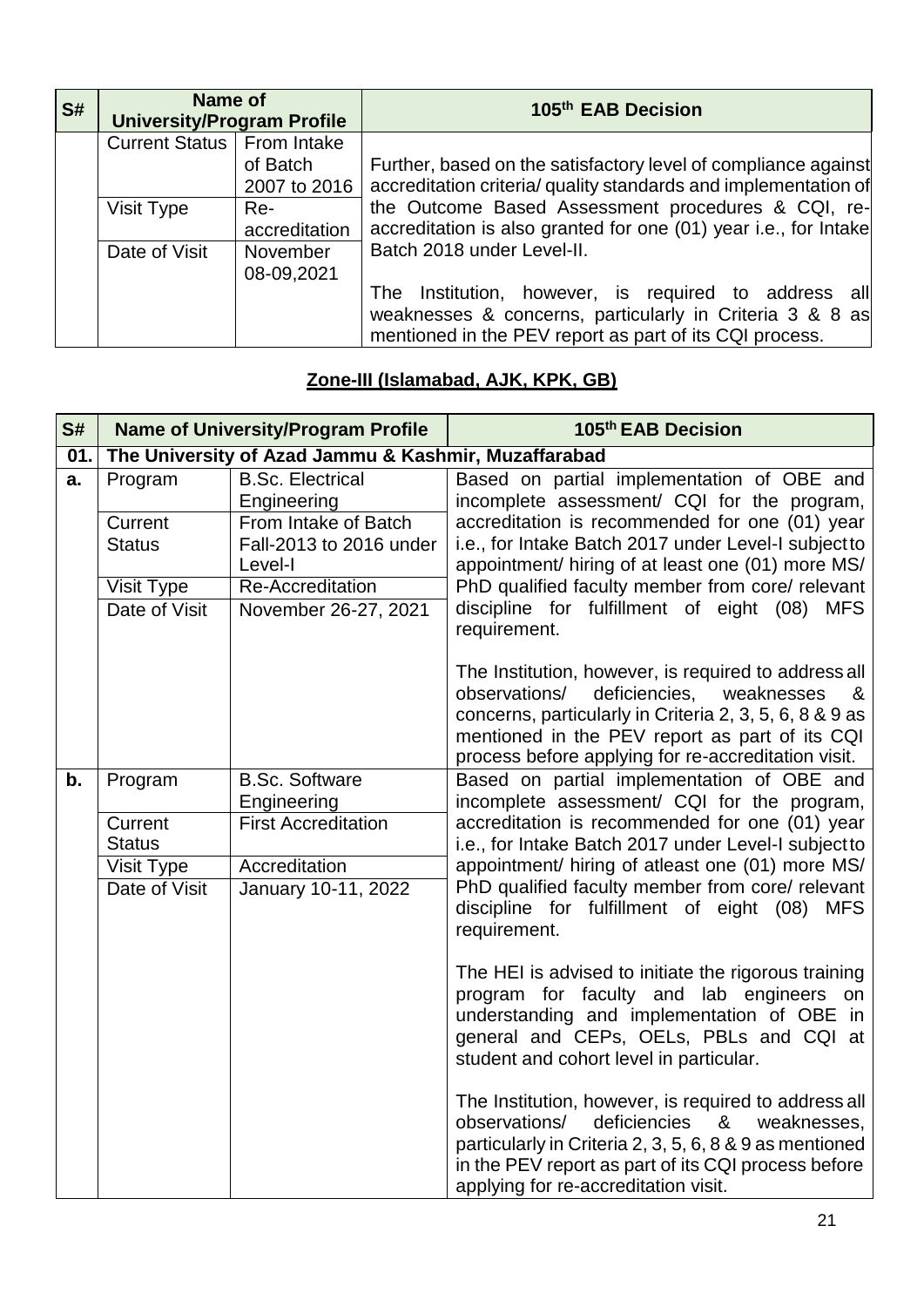| S#  |                                                                    | <b>Name of University/Program Profile</b>                                                                                               | 105th EAB Decision                                                                                                                                                                                                                                                                                                                                                                                                                                                                                                                                                                                                                                                                                                                                                                                                                                                            |
|-----|--------------------------------------------------------------------|-----------------------------------------------------------------------------------------------------------------------------------------|-------------------------------------------------------------------------------------------------------------------------------------------------------------------------------------------------------------------------------------------------------------------------------------------------------------------------------------------------------------------------------------------------------------------------------------------------------------------------------------------------------------------------------------------------------------------------------------------------------------------------------------------------------------------------------------------------------------------------------------------------------------------------------------------------------------------------------------------------------------------------------|
| 02. |                                                                    | <b>Bahria University, Islamabad Campus</b>                                                                                              |                                                                                                                                                                                                                                                                                                                                                                                                                                                                                                                                                                                                                                                                                                                                                                                                                                                                               |
| a.  | Program<br>Current<br><b>Status</b><br>Visit Type<br>Date of Visit | <b>Bachelor of Computer</b><br>Engineering<br>From intake batch Fall-<br>2001 to 2016<br><b>Re-Accreditation</b><br>October 15-16, 2021 | Based on the satisfactory level of compliance<br>against accreditation criteria/ quality standards<br>and implementation of the Outcome Based<br>Assessment procedures & CQI, re-accreditation is<br>granted for two (02) years i.e., for intake batches<br>2017 and 2018 under Level-II.<br>The HEI is advised for improvement in the                                                                                                                                                                                                                                                                                                                                                                                                                                                                                                                                        |
|     |                                                                    |                                                                                                                                         | taxonomy level of KPI at student and cohort level.<br>The HEI is also advised to initiate the rigorous<br>training program for faculty and lab engineers on<br>understanding and effective implementation of<br>CEPs, OELs, PBLs and CQI at student and cohort<br>level.<br>The Institution, however, is required to address all<br>observations/ weaknesses, particularly in Criteria<br>2, 3 & 8 as mentioned in the PEV report aspart of<br>before<br>CQI process<br>applying<br>for re-<br>its                                                                                                                                                                                                                                                                                                                                                                            |
| b.  | Program<br>Current<br><b>Status</b><br>Visit Type<br>Date of Visit | <b>Bachelor of Electrical</b><br>Engineering<br>From intake batch 2005<br>to 2016<br>Re-Accreditation<br>October 15-16, 2021            | accreditation visit.<br>Based on the satisfactory level of compliance<br>against accreditation criteria/ quality standards<br>and implementation of the Outcome Based<br>Assessment procedures & CQI, re-accreditation is<br>granted for two (02) years i.e., for intake batches<br>2017 and 2018 under Level-II.<br>The HEI is advised for improvement in the<br>taxonomy level of KPI at student and cohort level.<br>The HEI is also advised to initiate the rigorous<br>training program for faculty and lab engineers on<br>understanding and effective implementation of<br>CEPs, OELs, PBLs and CQI at student and cohort<br>level.<br>The Institution, however, is required to address all<br>observations/ weaknesses, particularly in Criteria<br>3 & 8 as mentioned in the PEV report as part of its<br>CQI process before applying for re-accreditation<br>visit. |
| c.  | Program<br>Current<br><b>Status</b><br>Visit Type<br>Date of Visit | <b>Bachelor of Software</b><br>Engineering<br>From intake batch 2014<br>to 2016<br><b>Re-Accreditation</b><br>October 15-16, 2021       | Based on the satisfactory level of compliance<br>against accreditation criteria/ quality standards<br>and implementation of the Outcome Based<br>Assessment procedures & CQI, re-accreditation is<br>granted for two (02) years i.e., for intake batches<br>2017 and 2018 under Level-II.                                                                                                                                                                                                                                                                                                                                                                                                                                                                                                                                                                                     |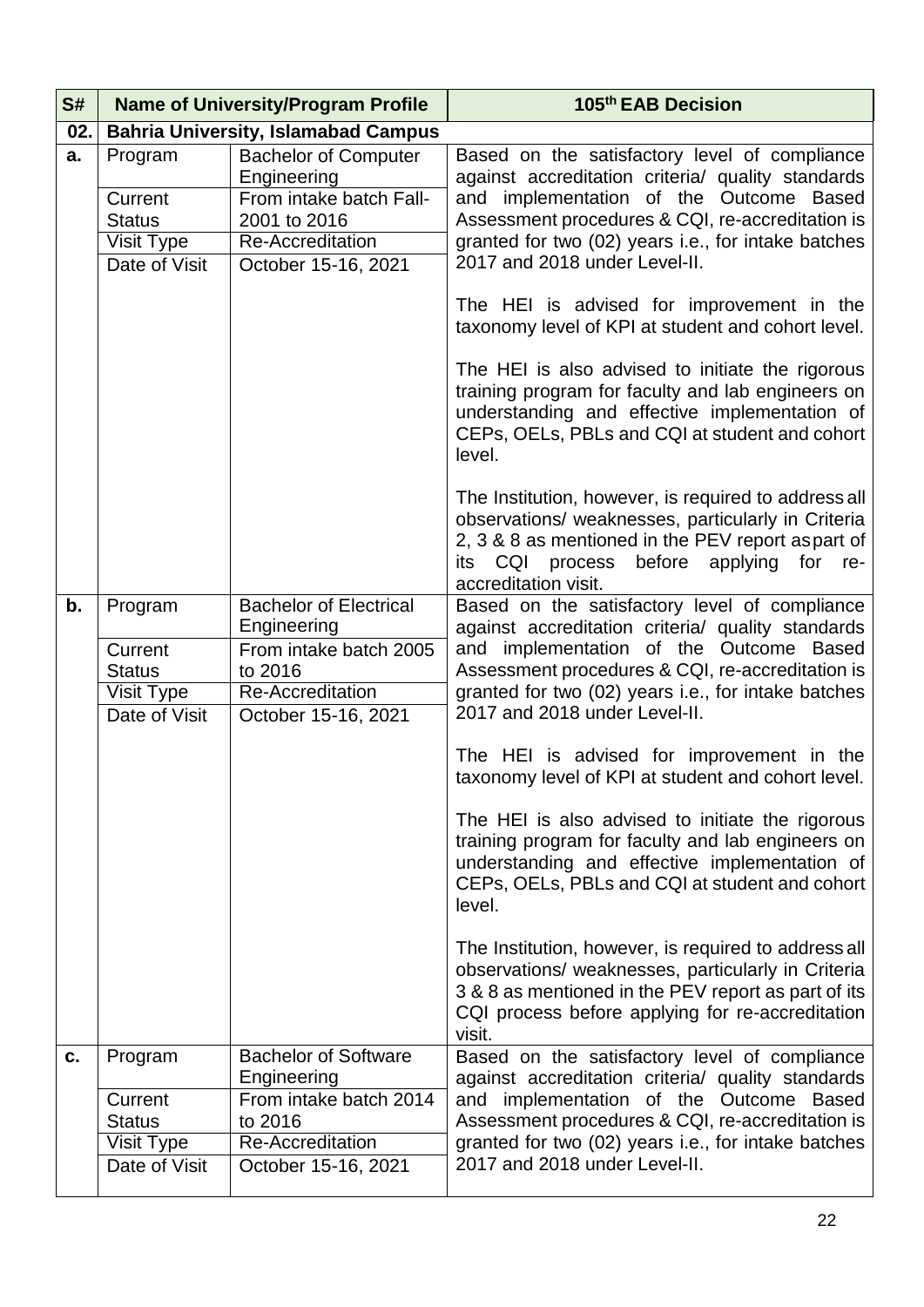| S#  | <b>Name of University/Program Profile</b> |                                                        | 105th EAB Decision                                                                                                                                                                                                                                                                                                                                                                                                                                                                                                                                                                                                                                                                                                                                                                                   |
|-----|-------------------------------------------|--------------------------------------------------------|------------------------------------------------------------------------------------------------------------------------------------------------------------------------------------------------------------------------------------------------------------------------------------------------------------------------------------------------------------------------------------------------------------------------------------------------------------------------------------------------------------------------------------------------------------------------------------------------------------------------------------------------------------------------------------------------------------------------------------------------------------------------------------------------------|
|     |                                           |                                                        | The HEI is advised for improvement in the<br>taxonomy level of KPI at student and cohort level.                                                                                                                                                                                                                                                                                                                                                                                                                                                                                                                                                                                                                                                                                                      |
|     |                                           |                                                        | The HEI is also advised to initiate the rigorous<br>training program for faculty and lab engineers on<br>understanding and effective implementation of<br>CEPs, OELs, PBLs and CQI at student and cohort<br>level.                                                                                                                                                                                                                                                                                                                                                                                                                                                                                                                                                                                   |
|     |                                           |                                                        | The Institution, however, is required to address all<br>observations/ weaknesses, particularly in Criteria<br>2, 3, 5 & 8 as mentioned in the PEV report as part<br>of its CQI process before applying for re-<br>accreditation visit.                                                                                                                                                                                                                                                                                                                                                                                                                                                                                                                                                               |
| 03. |                                           | <b>COMSATS University Islamabad (Islamabad Campus)</b> |                                                                                                                                                                                                                                                                                                                                                                                                                                                                                                                                                                                                                                                                                                                                                                                                      |
|     | Program                                   | <b>B.Sc. Electrical</b>                                | Based on the satisfactory level of compliance                                                                                                                                                                                                                                                                                                                                                                                                                                                                                                                                                                                                                                                                                                                                                        |
|     | Current                                   | Engineering<br>Accredited                              | against accreditation criteria/ quality standards<br>and implementation of the Outcome Based                                                                                                                                                                                                                                                                                                                                                                                                                                                                                                                                                                                                                                                                                                         |
|     | <b>Status</b>                             |                                                        | Assessment procedures & CQI, re-accreditation is                                                                                                                                                                                                                                                                                                                                                                                                                                                                                                                                                                                                                                                                                                                                                     |
|     | Visit Type                                | <b>Re-Accreditation</b>                                | granted for two (02) years i.e., for intake batches                                                                                                                                                                                                                                                                                                                                                                                                                                                                                                                                                                                                                                                                                                                                                  |
|     | Date of Visit                             | October 15-16, 2021                                    | 2017 & 2018 under Level-II.                                                                                                                                                                                                                                                                                                                                                                                                                                                                                                                                                                                                                                                                                                                                                                          |
|     |                                           |                                                        | At present, the FYDPs are CEPs of medium<br>taxonomy level, therefore, the HEI is advised to<br>improve the taxonomy level of its FYDPs.<br>Further, next re-accreditation request will only be<br>entertained subject to submission of satisfactory<br>compliance report along-with tangible evidences<br>on following observations:<br>Faculty Development Plan/ Program.<br>Ι.<br>Laboratory development plan for areas<br>ii.<br>identified in PEV report.<br>Details of internship and industrial visits<br>iii.<br>arranged for intake batches 2018 & 2019.<br>Arrangements for<br>improving<br>students'<br>IV.<br>communication skills.<br>v. Addressal of all observations/weaknesses &<br>concerns, particularly in Criteria 3, 4, 5 & 8 as<br>mentioned in the PEV report as part of CQI. |
| 04. |                                           |                                                        | Center for Advanced Studies in Engineering, Islamabad (UET Taxila)                                                                                                                                                                                                                                                                                                                                                                                                                                                                                                                                                                                                                                                                                                                                   |
|     | Program                                   | <b>B.Sc. Electrical</b>                                | Based on the satisfactory level of compliance                                                                                                                                                                                                                                                                                                                                                                                                                                                                                                                                                                                                                                                                                                                                                        |
|     |                                           | <b>Engineering (Computer</b><br>or Telecommunication)  | against accreditation criteria/ quality standards<br>and implementation of the Outcome Based                                                                                                                                                                                                                                                                                                                                                                                                                                                                                                                                                                                                                                                                                                         |
|     | Current                                   | From intake batch 2004                                 | Assessment procedures & CQI, re-accreditation is                                                                                                                                                                                                                                                                                                                                                                                                                                                                                                                                                                                                                                                                                                                                                     |
|     | <b>Status</b>                             | to 2016                                                | recommended for two (02) years i.e., for intake                                                                                                                                                                                                                                                                                                                                                                                                                                                                                                                                                                                                                                                                                                                                                      |
|     | Visit Type                                | <b>Re-Accreditation</b>                                | batches 2017 and 2019 under Level-II subject to                                                                                                                                                                                                                                                                                                                                                                                                                                                                                                                                                                                                                                                                                                                                                      |
|     | Date of Visit                             | October 15-16, 2021                                    | appointment/ hiring of two (02) additional PhD                                                                                                                                                                                                                                                                                                                                                                                                                                                                                                                                                                                                                                                                                                                                                       |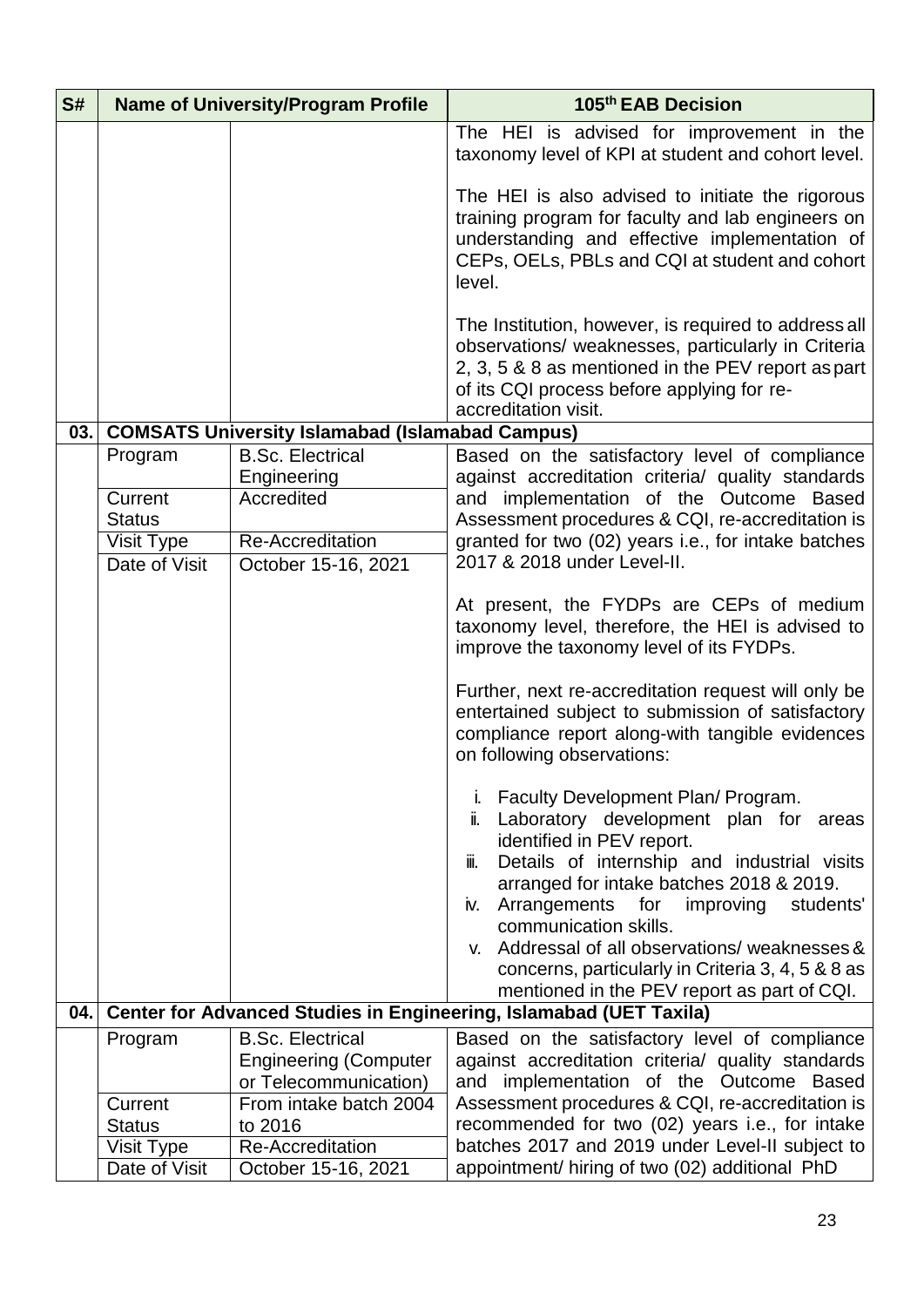| S#  | <b>Name of University/Program Profile</b> |                                                          | 105th EAB Decision                                                                                                                                                                                                                                                              |
|-----|-------------------------------------------|----------------------------------------------------------|---------------------------------------------------------------------------------------------------------------------------------------------------------------------------------------------------------------------------------------------------------------------------------|
|     |                                           |                                                          | qualified relevant engineering faculty to maintain<br>two (02) PhDs per section as per PEC policy.                                                                                                                                                                              |
|     |                                           |                                                          | In case, the HEI does not want to increase the PhD<br>faculty then a formal application be submitted to<br>EAD for reduction in allowed Intake in line with<br>available PhD Faculty members.                                                                                   |
|     |                                           |                                                          | The HEI has no admissions/ enrollments in intake<br>batch 2018.                                                                                                                                                                                                                 |
|     |                                           |                                                          | The Institution, however, is required to address all<br>observations/ weaknesses, particularly in Criteria<br>1, 3 & 8 as mentioned in the PEV report aspart of<br>before<br>CQI process<br>applying<br>for<br>re-<br>its<br>accreditation visit.                               |
| 05. |                                           |                                                          | <b>CECOS University of Information Technology and Emerging Sciences, Peshawar</b>                                                                                                                                                                                               |
| a.  | Program<br>Current                        | <b>B.Sc. Civil Engineering</b><br>From intake batch 2002 | Based on the satisfactory level of compliance<br>against accreditation criteria/ quality standards                                                                                                                                                                              |
|     | <b>Status</b>                             | to 2016<br>Re-Accreditation                              | implementation of the Outcome Based<br>and<br>Assessment procedures & CQI, re-accreditation is                                                                                                                                                                                  |
|     | Visit Type<br>Date of Visit               | November 5-6, 2021                                       | granted for one (01) year i.e., for intake batch 2017                                                                                                                                                                                                                           |
|     |                                           |                                                          | under Level-II.                                                                                                                                                                                                                                                                 |
|     |                                           |                                                          | Further, re-accreditation is also recommended for<br>intake batch 2018 under Level-II subject to<br>verification of compliance on all observations/<br>deficiency & weaknesses as mentioned in the PEV<br>report, through a confirmatory visit.                                 |
|     |                                           |                                                          | In case, the HEI does not want to proceed for<br>confirmatory visit then a fresh application/ SAR for<br>intake batch 2018 & onward can be submitted<br>under OBA after satisfactory compliance on all<br>observations/ deficiency & weaknesses<br>mentioned in the PEV report. |
| b.  | Program                                   | <b>B.Sc. Electrical</b><br>Engineering                   | Based on the satisfactory level of compliance<br>against accreditation criteria/ quality standards                                                                                                                                                                              |
|     | Current<br><b>Status</b>                  | From intake batch 2002<br>to 2016                        | and implementation of the Outcome Based<br>Assessment procedures & CQI, re-accreditation is                                                                                                                                                                                     |
|     | Visit Type                                | <b>Re-Accreditation</b>                                  | recommended for one (0) year i.e., for intake batch<br>2017 under Level-II subject to appointment/ hiring                                                                                                                                                                       |
|     | Date of Visit                             | November 5-6, 2021                                       | of two (02) additional PhD qualified relevant<br>engineering faculty to maintain two (02) PhDs per<br>section as per PEC policy.                                                                                                                                                |
|     |                                           |                                                          | In case, the HEI does not want to increase the<br>PhD faculty then a formal application be submitted<br>to EAD for reduction in allowed Intake in line with<br>available PhD Faculty members.                                                                                   |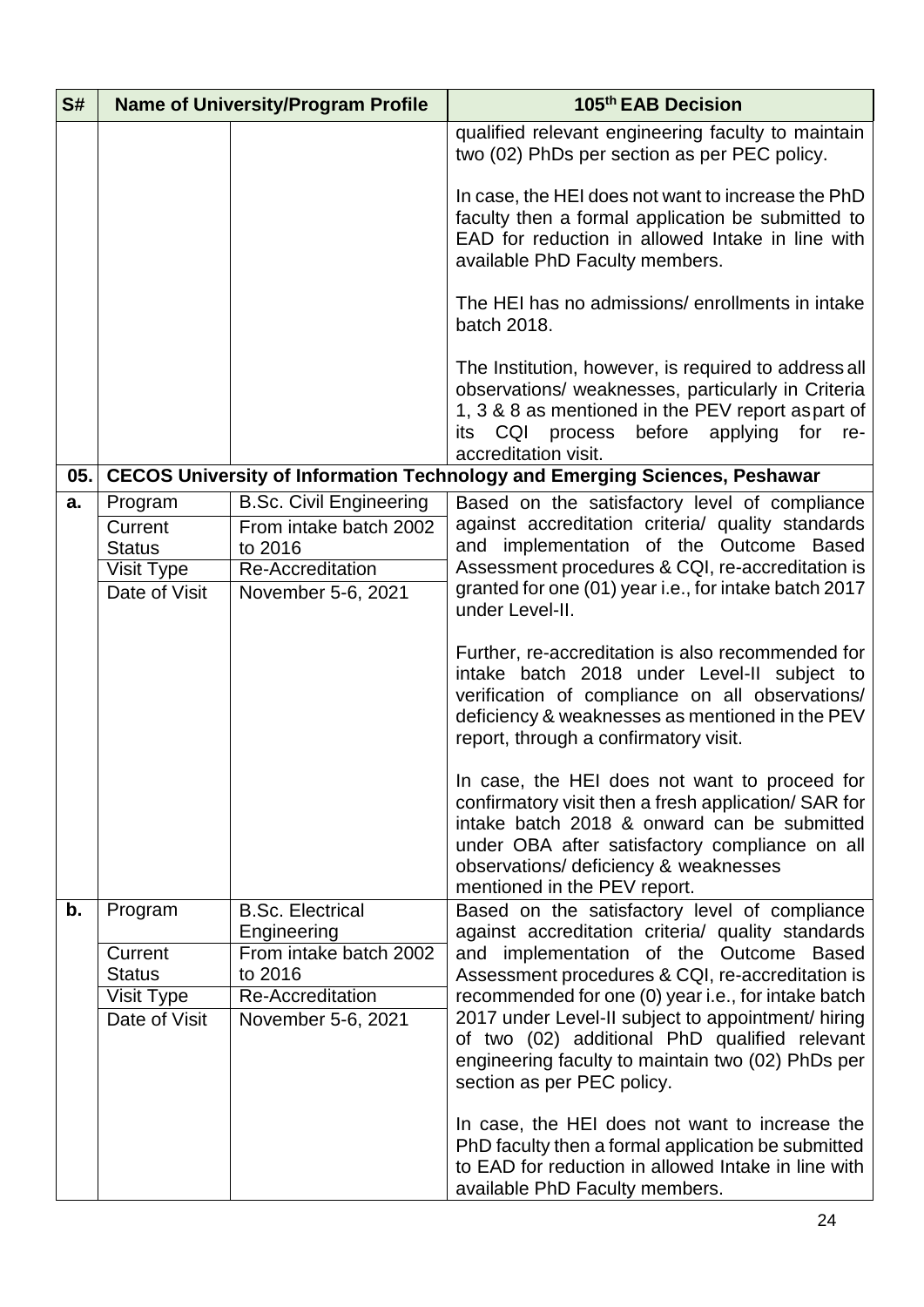| S#  |                                                         | <b>Name of University/Program Profile</b>                                                         | 105th EAB Decision                                                                                                                                                                                                                                                                                                                                                                                                                                                                                                                                                                                                                                                                                                                                                                                           |
|-----|---------------------------------------------------------|---------------------------------------------------------------------------------------------------|--------------------------------------------------------------------------------------------------------------------------------------------------------------------------------------------------------------------------------------------------------------------------------------------------------------------------------------------------------------------------------------------------------------------------------------------------------------------------------------------------------------------------------------------------------------------------------------------------------------------------------------------------------------------------------------------------------------------------------------------------------------------------------------------------------------|
|     |                                                         |                                                                                                   | Further, re-accreditation is also recommended for<br>intake batch 2018 under Level-II subject to<br>verification of compliance on all observations/<br>weaknesses as per PEV report, through a<br>confirmatory visit.                                                                                                                                                                                                                                                                                                                                                                                                                                                                                                                                                                                        |
|     |                                                         |                                                                                                   | In case, the HEI does not want to proceed for<br>confirmatory visit then a fresh application/ SAR for<br>intake batch 2018 & onward can be submitted<br>under OBA after satisfactory compliance on all<br>observations/weaknesses mentioned in the PEV<br>report.                                                                                                                                                                                                                                                                                                                                                                                                                                                                                                                                            |
| c.  | Program                                                 | <b>B.Sc. Mechanical</b>                                                                           | Based on the satisfactory level of compliance                                                                                                                                                                                                                                                                                                                                                                                                                                                                                                                                                                                                                                                                                                                                                                |
|     | Current<br><b>Status</b><br>Visit Type<br>Date of Visit | Engineering<br>From intake batch 2012<br>to 2016<br><b>Re-Accreditation</b><br>November 5-6, 2021 | against accreditation criteria/ quality standards<br>and implementation of the Outcome Based<br>Assessment procedures & CQI, re-accreditation is<br>recommended for one (0) year i.e., for intake batch<br>2017 under Level-II subject to appointment/ hiring<br>of one (01) additional PhD qualified relevant<br>engineering faculty to maintain two (02) PhDs per<br>section as per PEC policy.<br>In case, the HEI does not want to increase the<br>PhD faculty then a formal application be submitted<br>to EAD for reduction in allowed Intake in line with<br>available PhD Faculty members.<br>Further, re-accreditation is also recommended for<br>intake batch 2018 under Level-II subject to<br>submission of satisfactory compliance report<br>along-with tangible evidences on all observations/ |
| 06. |                                                         | Iqra National University, Peshawar                                                                | weaknesses as mentioned in PEV report.                                                                                                                                                                                                                                                                                                                                                                                                                                                                                                                                                                                                                                                                                                                                                                       |
| a.  | Program                                                 | <b>B.Sc. Civil Engineering</b>                                                                    | Based on partial implementation of OBE and                                                                                                                                                                                                                                                                                                                                                                                                                                                                                                                                                                                                                                                                                                                                                                   |
|     | Current<br><b>Status</b><br>Visit Type<br>Date of Visit | From intake batch 2010<br>to 2016<br>Re-Accreditation<br>November 5-6, 2021                       | incomplete assessment/ CQI for the program, re-<br>accreditation is recommended for one (01) year<br>i.e., for intake batch 2017 under Level-I subject to<br>appointment/ hiring of one (01) additional PhD<br>qualified relevant engineering faculty to maintain<br>two (02) PhDs per section as per PEC policy.                                                                                                                                                                                                                                                                                                                                                                                                                                                                                            |
|     |                                                         |                                                                                                   | In case, the HEI does not want to increase the<br>PhD faculty then a formal application be submitted<br>to EAD for reduction in allowed Intake in line with<br>available PhD Faculty members.                                                                                                                                                                                                                                                                                                                                                                                                                                                                                                                                                                                                                |
|     |                                                         |                                                                                                   | The HEI is advised to initiate the rigorous training<br>program for faculty and lab engineers on<br>understanding and implementation of OBE in                                                                                                                                                                                                                                                                                                                                                                                                                                                                                                                                                                                                                                                               |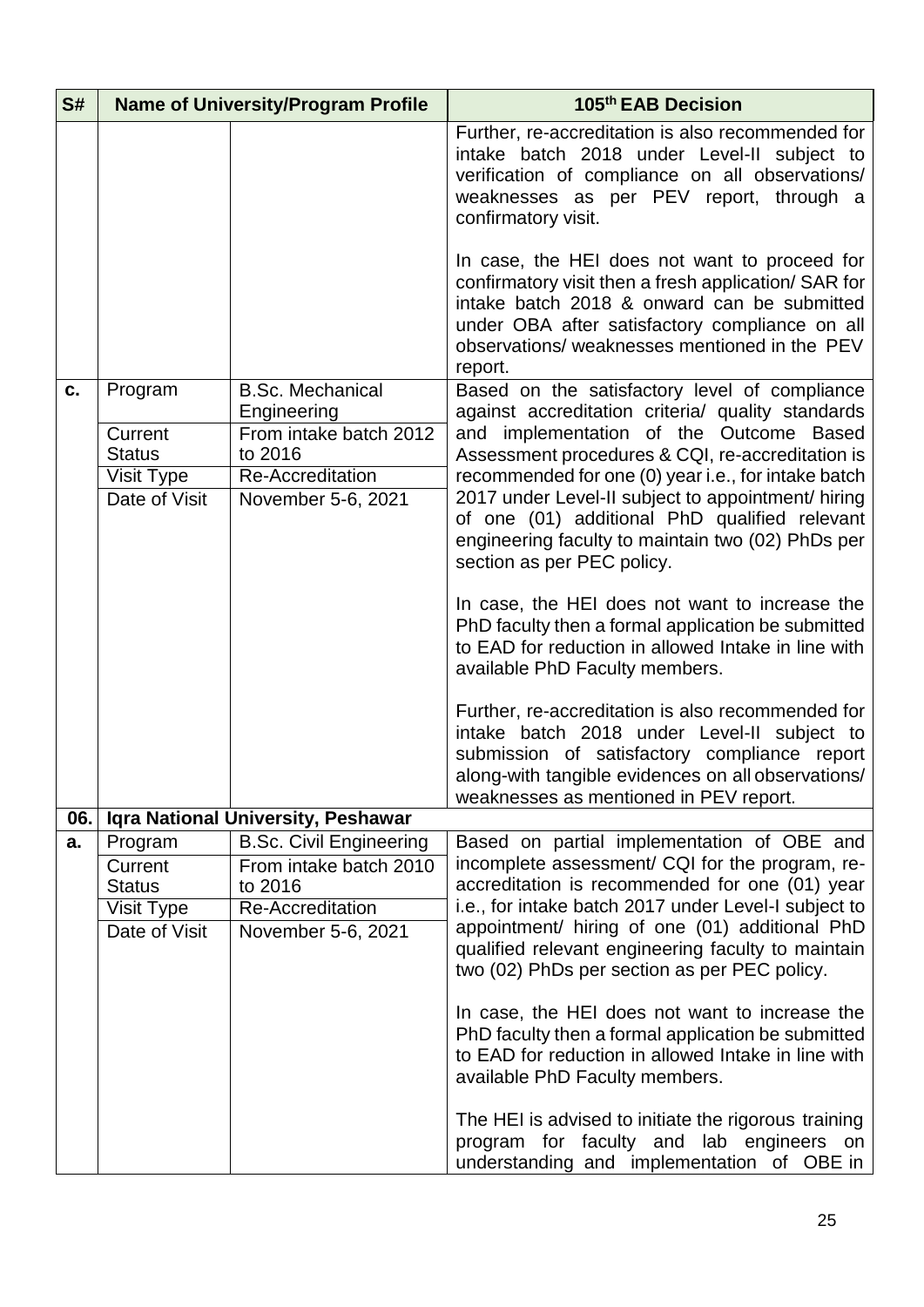| S#  |                                                         | <b>Name of University/Program Profile</b>                                          | 105th EAB Decision                                                                                                                                                                                                                                                              |
|-----|---------------------------------------------------------|------------------------------------------------------------------------------------|---------------------------------------------------------------------------------------------------------------------------------------------------------------------------------------------------------------------------------------------------------------------------------|
|     |                                                         |                                                                                    | general and CEPs, OELs, PBLs and CQI at<br>student and cohort level in particular.                                                                                                                                                                                              |
|     |                                                         |                                                                                    | The Institution, however, is required to address all<br>observations/ deficiencies & weaknesses in all<br>Criteria as mentioned in the PEV report as a part<br>of its CQI process before applying for re-<br>accreditation visit.                                               |
| b.  | Program                                                 | <b>B.Sc. Electrical</b><br>Engineering                                             | Based on the satisfactory level of compliance                                                                                                                                                                                                                                   |
|     | Current<br><b>Status</b><br>Visit Type<br>Date of Visit | From intake batch 2010<br>to 2016<br><b>Re-Accreditation</b><br>November 5-6, 2021 | against accreditation criteria/ quality standards<br>and implementation of the Outcome Based<br>Assessment procedures & CQI, re-accreditation is<br>granted for one (01) year i.e., for intake batch 2017<br>under Level-II.                                                    |
|     |                                                         |                                                                                    | Further, re-accreditation is also recommended for<br>intake batch 2018 under Level-II subject to<br>verification of compliance on all observations/<br>deficiency & weaknesses as mentioned in PEV<br>report, through a confirmatory visit.                                     |
|     |                                                         |                                                                                    | In case, the HEI does not want to proceed for<br>confirmatory visit then a fresh application/ SAR for<br>intake batch 2018 & onward can be submitted<br>under OBA after satisfactory compliance on all<br>observations/ deficiency & weaknesses<br>mentioned in the PEV report. |
| 07. | Campus)                                                 |                                                                                    | National University of Computer and Emerging Science, Islamabad (Peshawar                                                                                                                                                                                                       |
|     | Program                                                 | <b>Bachelor of Science</b><br>(B.S.) in Electrical<br>Engineering                  | Based on the satisfactory level of compliance<br>against accreditation criteria/ quality standards<br>and implementation of the Outcome Based                                                                                                                                   |
|     | Current                                                 | From intake batch 2009<br>to 2016                                                  | Assessment procedures & CQI, re-accreditation is                                                                                                                                                                                                                                |
|     | <b>Status</b><br>Visit Type                             | <b>Re-Accreditation</b>                                                            | recommended for two (02) years i.e., for intake<br>batches 2017 and 2018 under Level-II subject to                                                                                                                                                                              |
|     | Date of Visit                                           | October 1-2, 2021                                                                  | appointment/ hiring of three (03) additional PhD<br>qualified relevant engineering faculty to maintain<br>two (02) PhDs per section as per PEC policy.                                                                                                                          |
|     |                                                         |                                                                                    | In case, the HEI does not want to increase the PhD<br>faculty then a formal application be submitted to<br>EAD for reduction in allowed Intake in line with<br>available PhD Faculty members.                                                                                   |
|     |                                                         |                                                                                    | The Institution, however, is required to address all<br>observations/ weaknesses, particularly in Criteria<br>3, 4, 6 & 8 as mentioned in the PEV report as part<br>of its CQI process before applying for re-<br>accreditation visit.                                          |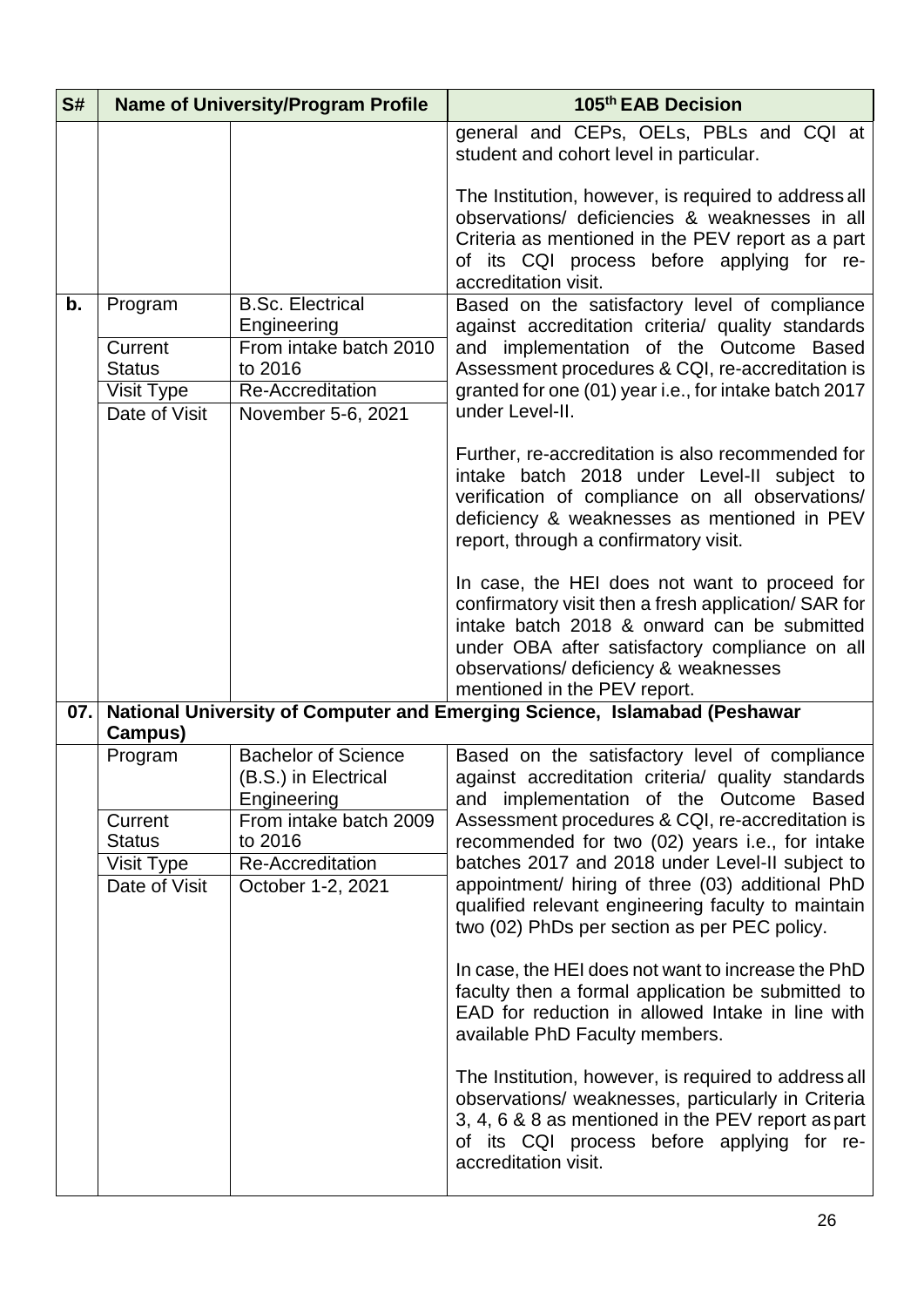| S#  | <b>Name of University/Program Profile</b>                          |                                                                                                                     | 105th EAB Decision                                                                                                                                                                                                                                                                                                                                                                                                                                                                   |
|-----|--------------------------------------------------------------------|---------------------------------------------------------------------------------------------------------------------|--------------------------------------------------------------------------------------------------------------------------------------------------------------------------------------------------------------------------------------------------------------------------------------------------------------------------------------------------------------------------------------------------------------------------------------------------------------------------------------|
| 08. | University of Science and Technology, Bannu                        |                                                                                                                     |                                                                                                                                                                                                                                                                                                                                                                                                                                                                                      |
| a.  | Program<br>Current<br><b>Status</b>                                | <b>B.Sc. Electrical</b><br>(Telecommunication)<br>Engineering<br>From intake batch 2011<br>to 2016                  | Based on partial implementation of OBE and<br>incomplete assessment / CQI for the program, re-<br>accreditation is granted for one (01) year i.e., for<br>intake batch 2017 under Level-I.                                                                                                                                                                                                                                                                                           |
|     | Visit Type<br>Date of Visit                                        | Re-Accreditation<br>November 5-6, 2021                                                                              | Further, re-accreditation is also recommended for<br>intake batch 2018 under Level-II subject to<br>verification of following observations through a<br>confirmatory visit:                                                                                                                                                                                                                                                                                                          |
|     |                                                                    |                                                                                                                     | Establishment of Power Systems Lab.<br>i.<br>Maintenance of Course folders as per PEC<br>ii.<br>Accreditation Manual-2019 guidelines and<br>completion of courses as per curriculum.<br>Rigorous training program for faculty and<br>iii.<br>lab engineers on understanding of OBE<br>followed<br>by<br>implementation<br>the<br>on<br>following:                                                                                                                                    |
|     |                                                                    |                                                                                                                     | Rubrics based assessment of CEPs,<br>OELs, PBLs & FYDPs.<br>CQI of CLO & PLO at individual and<br>cohort level.<br>Improvement in the taxonomy level of<br>KPI <sub>s</sub> .                                                                                                                                                                                                                                                                                                        |
|     |                                                                    |                                                                                                                     | In case, the HEI does not want to proceed for<br>confirmatory visit then a fresh application/ SAR for<br>intake batch 2018 & onward can be submitted<br>under OBA after satisfactory compliance on all<br>deficiencies<br>observations/<br>&<br>weaknesses<br>mentioned in the PEV report.                                                                                                                                                                                           |
| b.  | Program<br>Current<br><b>Status</b><br>Visit Type<br>Date of Visit | <b>B.Sc. Software</b><br>Engineering<br>From intake batch 2011<br>to 2016<br>Re-Accreditation<br>November 5-6, 2021 | Based on partial implementation of OBE and<br>incomplete assessment / CQI for the program, re-<br>accreditation is recommended for one (01) year<br>i.e., for intake batch 2017 under Level-I subject to<br>compliance on the following observations:<br>i.<br>Appointment of at-least one (01) more MS<br>engineering qualified faculty member from<br>core/ relevant discipline for fulfilment of eight<br>(08) faculty requirement for one (01) section<br>as per PEC guidelines. |
|     |                                                                    |                                                                                                                     | i.<br>Appointment/ hiring of two (02) additional<br>PhD qualified relevant engineering faculty to<br>maintain two (02) PhDs per section as per<br>PEC policy. In case, the HEI does not want to<br>increase the PhD faculty then a formal                                                                                                                                                                                                                                            |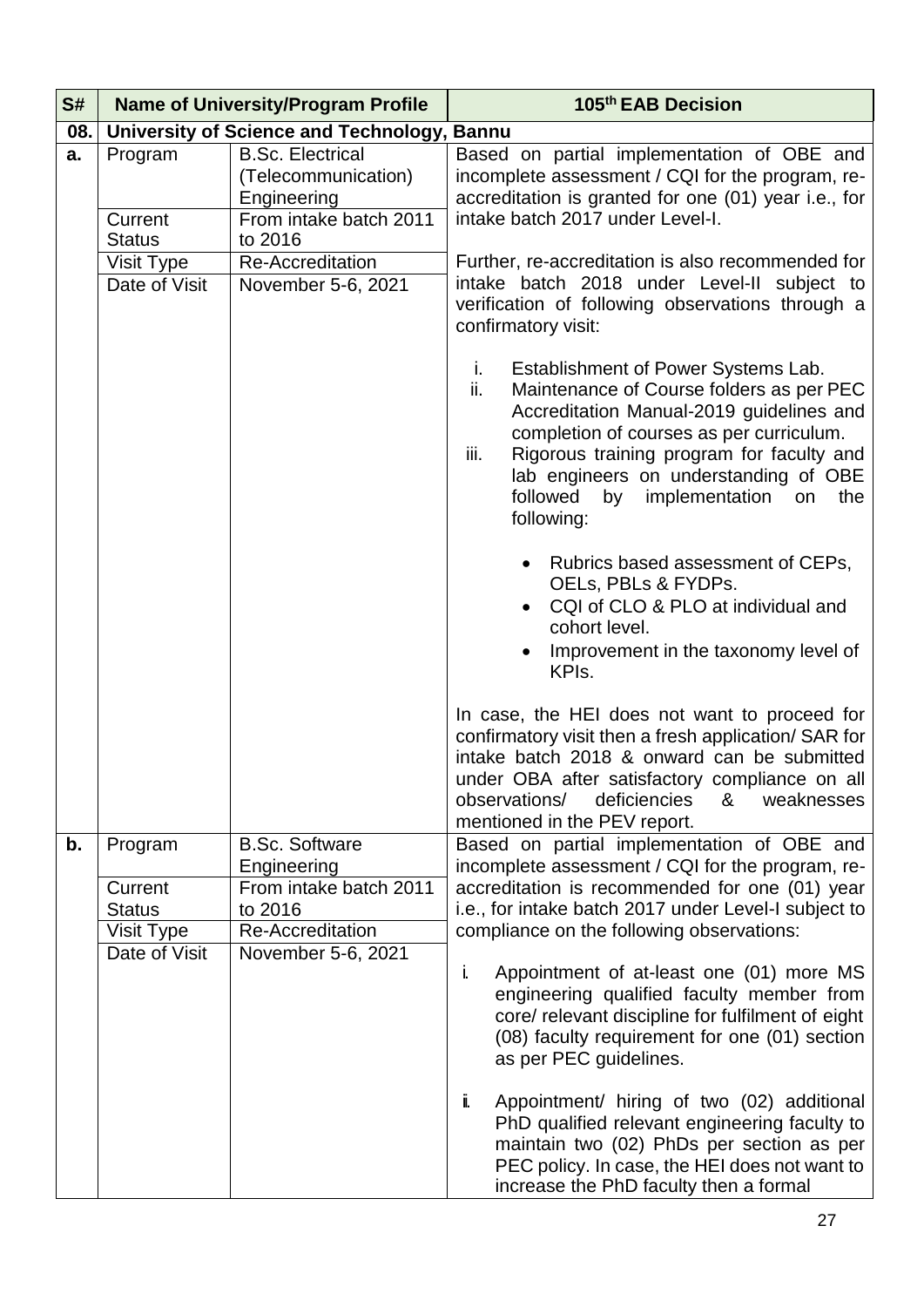| S#                                                                 | <b>Name of University/Program Profile</b>                                                                                                                                                                                                                                         |                                                                                                                                                                                                    | 105th EAB Decision                                                                                                                                                                                                                                                      |
|--------------------------------------------------------------------|-----------------------------------------------------------------------------------------------------------------------------------------------------------------------------------------------------------------------------------------------------------------------------------|----------------------------------------------------------------------------------------------------------------------------------------------------------------------------------------------------|-------------------------------------------------------------------------------------------------------------------------------------------------------------------------------------------------------------------------------------------------------------------------|
|                                                                    |                                                                                                                                                                                                                                                                                   |                                                                                                                                                                                                    | application be submitted to EAD for reduction<br>in allowed Intake in line with available PhD<br>Faculty members.                                                                                                                                                       |
|                                                                    |                                                                                                                                                                                                                                                                                   |                                                                                                                                                                                                    | The HEI is advised to initiate the rigorous training<br>program for faculty and lab engineers on<br>understanding and implementation of OBE in<br>general and CEPs, OELs, PBLs and CQI at<br>student and cohort level in particular.                                    |
|                                                                    |                                                                                                                                                                                                                                                                                   |                                                                                                                                                                                                    | The Institution, however, is required to address all<br>observations/ deficiencies & weaknesses in all<br>Criteria mentioned in PEV report before applying<br>for re-accreditation visit.                                                                               |
| 09.                                                                | Campus)                                                                                                                                                                                                                                                                           |                                                                                                                                                                                                    | Transferred Students of Gandhara Institute of Science and Technology, PGS<br>Engineering College Peshawar (affiliated with UET Peshawar) to UET Peshawar (Main                                                                                                          |
| a.                                                                 | Program                                                                                                                                                                                                                                                                           | <b>B.Sc. Civil Engineering</b>                                                                                                                                                                     | Based on partial implementation of OBE and                                                                                                                                                                                                                              |
|                                                                    | Current<br><b>Status</b>                                                                                                                                                                                                                                                          | From Intake Batch<br>2001 to 2016 under<br>Level-I                                                                                                                                                 | incomplete assessment/ CQI for the program, re-<br>accreditation is granted for one (01) year, i.e. for<br>Intake Batch 2017 under Level-I.                                                                                                                             |
|                                                                    | Visit Type                                                                                                                                                                                                                                                                        | <b>Re-Accreditation Visit</b><br><b>Visits</b><br>conducted<br>at<br>UET, Peshawar (Main<br>Campus) for GIST-PGS<br>Engineering<br>College,<br>transferred<br>Peshawar<br>0f<br>students<br>intake | Further, based on the satisfactory level of<br>compliance against accreditation criteria/ quality<br>standards and implementation of the Outcome-<br>Based Assessment procedures and CQI, re-<br>accreditation is also granted for Intake Batch 2018<br>under Level-II. |
| batches 2017, 2018 &<br>2019<br>Date of Visit<br>January 7-8, 2022 | Moreover, UET, Peshawar is advised to submit<br>the combined SAR for GIST transferred students<br>and UET Peshawar enrolled students, for intake<br>2019<br>after<br>compliance<br>to<br>all<br>the<br>batch<br><b>PEV</b><br>observations/ weaknesses mentioned<br>in<br>report. |                                                                                                                                                                                                    |                                                                                                                                                                                                                                                                         |
|                                                                    |                                                                                                                                                                                                                                                                                   |                                                                                                                                                                                                    | There is no further intake after 2019 onwards as<br>the program has been phased out due to closure<br>of GIST-PGS Engineering College, Peshawar.                                                                                                                        |
| b.                                                                 | Program                                                                                                                                                                                                                                                                           | <b>B.Sc. Electrical</b><br>Engineering                                                                                                                                                             | Based on the Desk Review Assessment of SAR,<br>level<br>of<br>compliance<br>satisfactory<br>against                                                                                                                                                                     |
|                                                                    | Current<br><b>Status</b>                                                                                                                                                                                                                                                          | From Intake Batch<br>2001 to 2015 under<br>Level-I                                                                                                                                                 | accreditation criteria/ quality standards<br>and<br>the<br>implementation<br>of<br>Outcome<br><b>Based</b><br>Assessment procedures & CQI and level of CQI                                                                                                              |
|                                                                    | Visit Type                                                                                                                                                                                                                                                                        | Re-Accreditation<br>Desk<br>Review<br>Assessment of SAR for<br>transferred students of                                                                                                             | compliance from last accreditation visit, re-<br>accreditation is granted for one year i.e., for Intake<br>Batch 2018 under Level-II.                                                                                                                                   |
|                                                                    |                                                                                                                                                                                                                                                                                   | <b>GIST-PGS Engineering</b>                                                                                                                                                                        |                                                                                                                                                                                                                                                                         |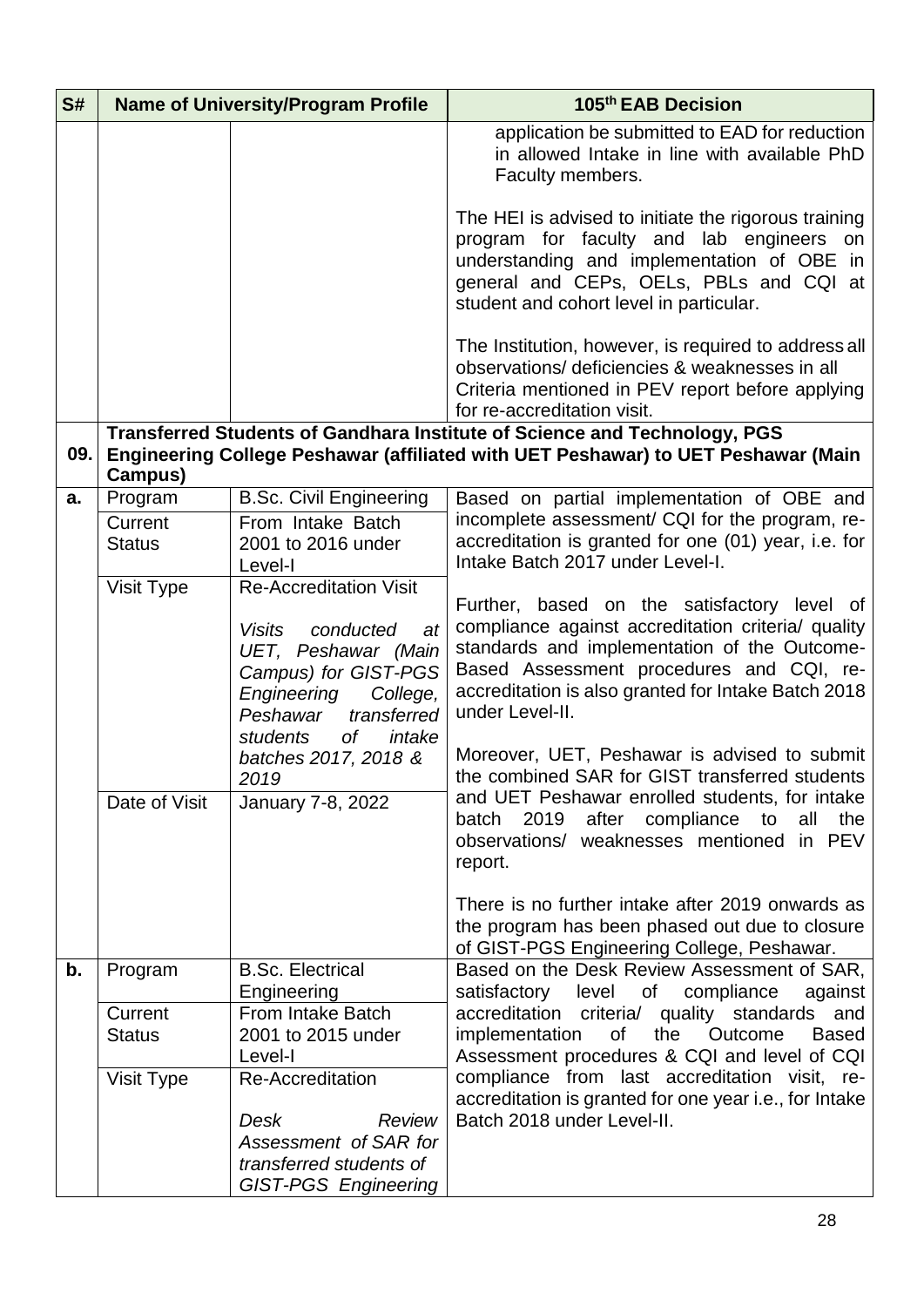| S# | <b>Name of University/Program Profile</b> |                                                                      | 105 <sup>th</sup> EAB Decision                                                                                                                                                                                          |
|----|-------------------------------------------|----------------------------------------------------------------------|-------------------------------------------------------------------------------------------------------------------------------------------------------------------------------------------------------------------------|
|    |                                           | Campus) for intake<br>batch 2018 as per 104th<br><b>EAB</b> decision | College, Peshawar to   However, the HEI is advised for compliance of all<br>UET Peshawar (Main) observations mentioned in detailed report before<br>graduation of students.<br>There was no Intake in 2016, 2017 & 2019 |
|    | Date of Visit                             | January 8, 2022                                                      | onwards as the program has been phased out due<br>to closure of GIST-PGS Engineering College,<br>Peshawar.                                                                                                              |

---